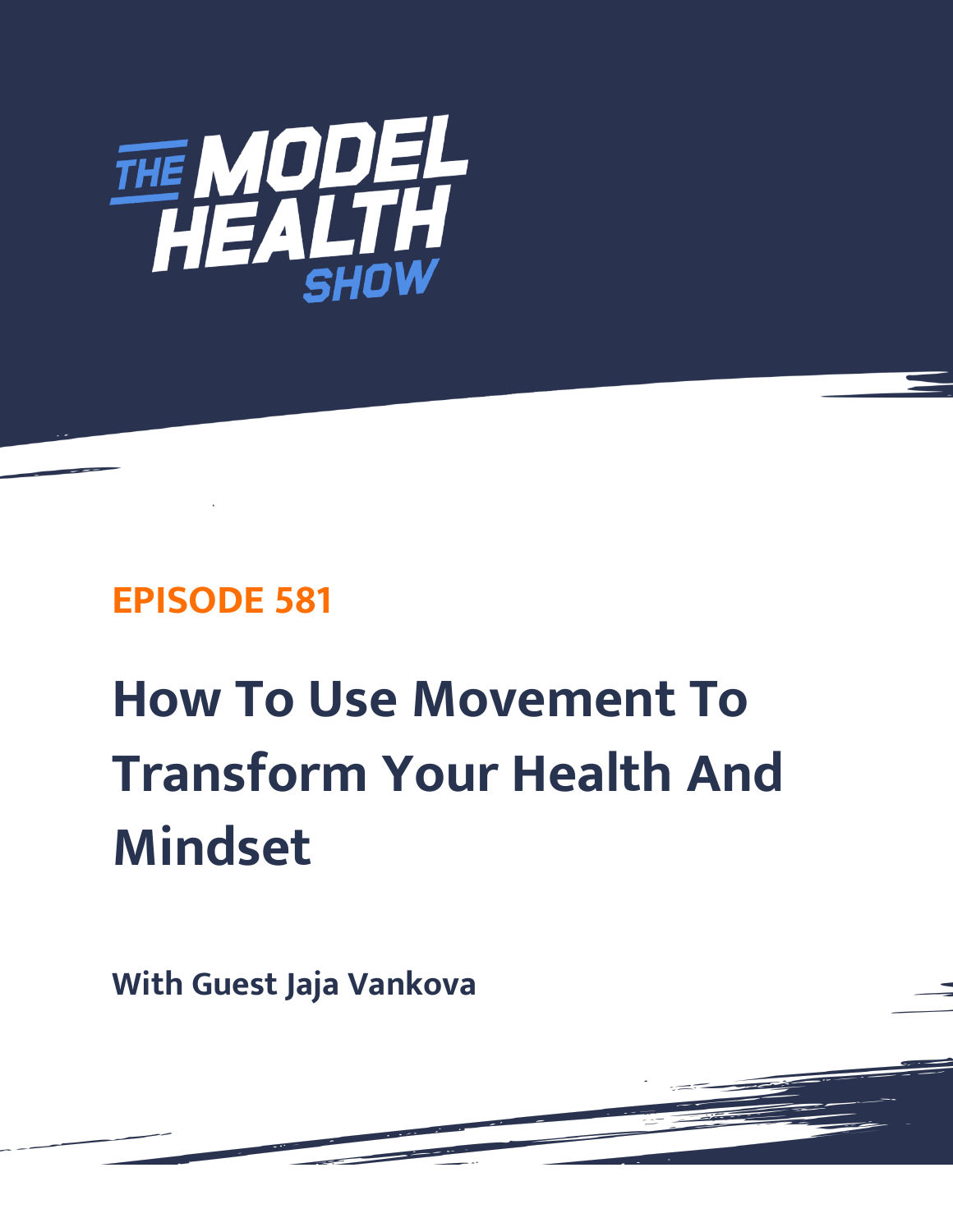# **You are now listening to The Model Health Show with Shawn Stevenson. For more, visit themodelhealthshow.com.**

**SHAWN STEVENSON:** Welcome to the Model Health Show. This is fitness and nutrition expert, Shawn Stevenson, and I'm so grateful for you tuning in with me today. On this episode we're going to be breaking down some of the most overlooked, valuable tools for health and longevity, for emotional wellness, for our mental health, and so much more. And you have access to it all the time, you might not realize it, but you have access to this wonderful tool all of the time. Now, to give you a little hint, right now, we're dealing with a situation where there's a lot of emotional turmoil. We're dealing with a situation where a lot of folks are not really tapped into high levels of emotional intelligence. And this leans back into the work from Dr. Daniel Goleman, which I'm grateful to say we had on the Model Health Show and a wonderful teacher in this field and understanding how our emotional intelligence is a major guiding light for how we show up in the world, how we interact with ourselves, and how we interact with others.

Because our emotions really provide valuable feedback, valuable data, but oftentimes we can be so associated with our emotions, that we become those emotions. And we think that those emotions are the only thing that exist, and the truth is, humans have this remarkable capacity and this vast array of emotional states that we have access to. Now we do, as an individual in the real world, we tend to have emotions that we lean on, that we revert to more often than others. And during this time, we've experienced... What tends to happen is, the emotions that we tend to cultivate the most are the ones that are going to show up, right? So, it's very much like the scenario of when you squeeze an orange. When you squeeze an orange, what comes out? OJ. Alright, now I'm not talking about... OJ, orange juice, is going to come out of the orange, because that's what's in the orange. What's going to come out is what's in there. So, when you squeeze it, what's going to come out is orange juice. Very much like ourselves, when life squeezes you, what's going to come out is what's already in there. When life squeezes you, is it going to be anger that comes out?

Is it going to be patience? Is going to be creativity? What's going to come out is what's already in there, what you've cultivated. Because as a statement says, when you're under pressure, you're not going to rise to the level of your expectation, you're going to fall to the level of your training. Alright, you're not going to rise to the level of your expectations, you're going to fall to the level of your training. So, what have we been practicing in our lives? What are the emotional states that we tend to revert to, that we tend to exist in the most? That we've cultivated, that we've taken time and habituated within our own psyche. And this gets back to this conversation about emotional intelligence. Which is, at its heart, understanding these vast emotions and our access to them, and then having the ability to choose how we want to [respond. Or having ability to see our emotions for what they are, which are temporary states](https://themodelhealthshow.com/jaja-vankova/)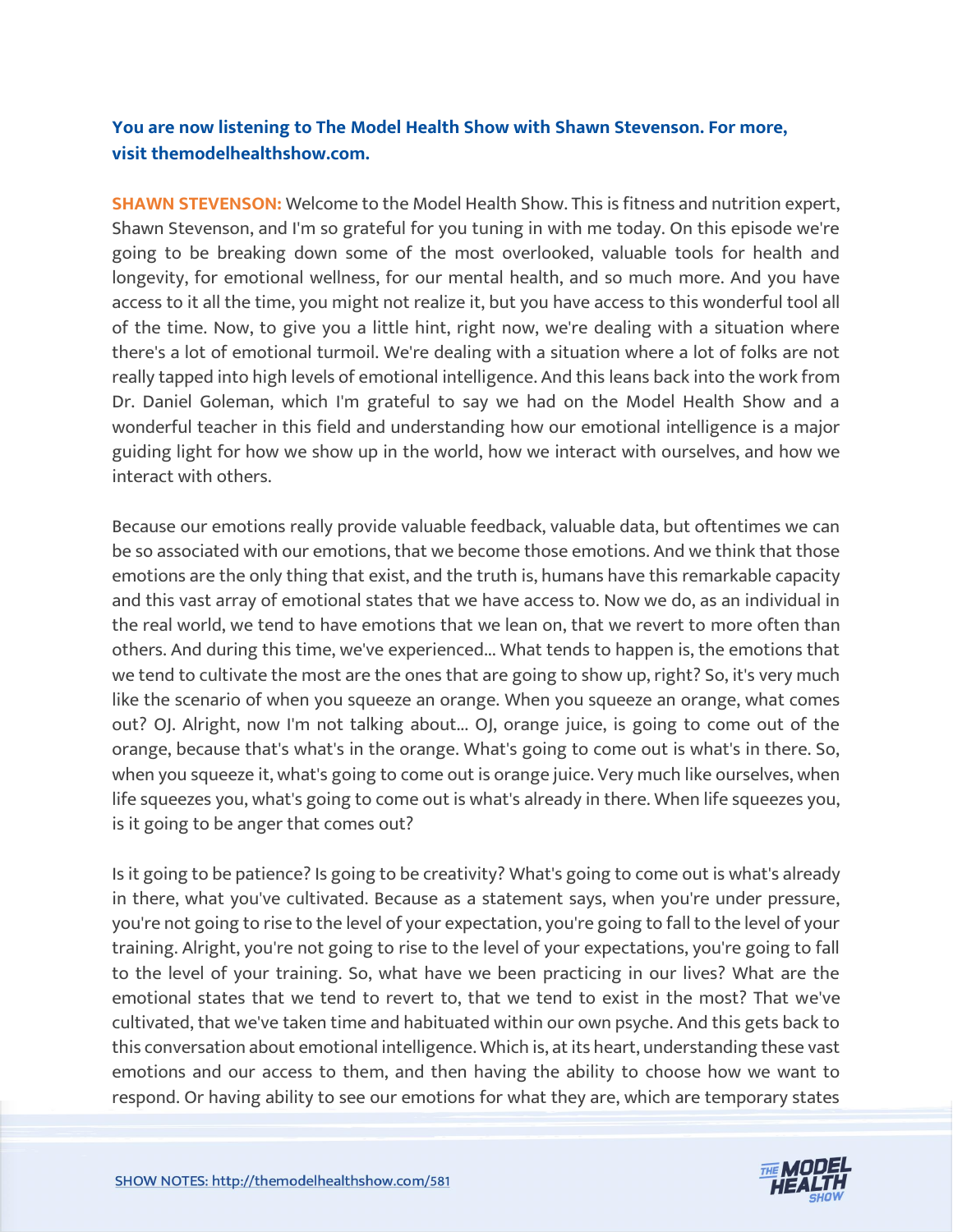that we can tend to try to latch on to, but in reality, our emotions are very fleeting and flexible and fluid. And so, it's a really beautiful thing, but it can also be a situation where it's pretty terrifying and where it has a lot of control over our lives.

Now, we don't have to dissect the mental construct in how we associate with our emotions, we can utilize very proven... Things that have been utilized for thousands and thousands of years to shift and alter our emotional states to things that are more advantageous for us. We don't need to know the ins and outs of it, we can know the practices. And if you look at the word emotion, what's contained within that word is another word that is very, very powerful. Within the word emotion, is the word motion. Our emotions are heavily influenced by motion itself, alright? The way that we are moving our bodies, our state, has a tremendous impact on the emotions that we express. And also, our emotions impact our motion, and how our bodies are expressing, and how they're showing up. What happens when we are in a state of sadness? What does the body do?

What do your shoulders do? They tend to move forward; head tends to go down. Right? Our bodies become more cathodic, right? So, we know what a depressed state looks like, but our physiology, our nervous system can't help but make an alteration. If we are in a state of sadness and we open up our shoulders and we lift our heads up and we breathe deep, it immediately changes our state. It changes our nervous system, it doesn't mean that the sadness is suddenly just disintegrated, but that physical change, the change in our motion changes our emotional state as well. And so today I want to provide some really practical tools and some practical insights into what I feel to be a really overlooked resource for us today, when we're experiencing so much divisiveness, and there's a situation where we have this very strange...

If we're talking about motion, this twisted version of Footloose taken place. Sans Kevin Bacon, where there are certain conversations that are outlawed... Are frowned upon. There's... There's this dissection taking place with people who believe this thing and believe that thing, people who do these things and don't do these things. And there's not a lot of crosstalk taking place. And one of these unifiers, funny enough, even in that movie the town came together under the umbrella. Under the disco globe of movement and of dance. And the truth is, throughout human evolution, every culture... A big part of culture is dance and movement. And there is so much to be said for all of the mental health benefits, all of the remarkable community benefits that take place with human connection. Wow. Is dancing one of the most remarkable ways of connecting with other people. Wow. Even people that you don't know, there is this universal language with dance. And if anybody's been to a conventional dance party club type vibe... That's one of those things where you don't have to know the person to connect.

Asking somebody to dance or today is different. Back in the day, of course, the person will [come out, "Hey, you want to dance with me". Today in a lot of time you just go and start](https://themodelhealthshow.com/jaja-vankova/) 

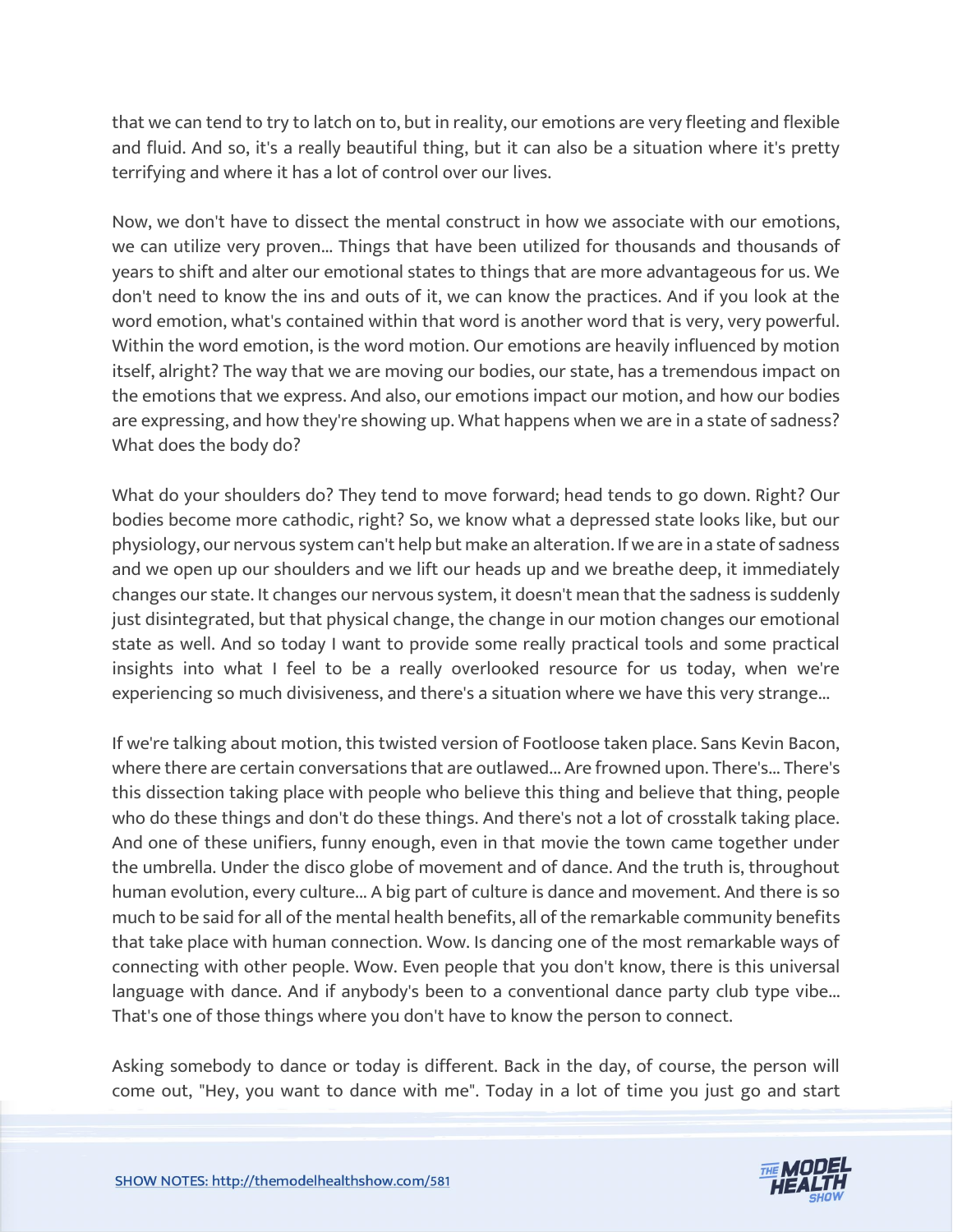twerking up on a person, a fellow lady, the vibes might be different but people... I'm sure people are still asking for dance or, you know there's different types of dances and how we intersect, but if you just think about this evolution throughout history, again, humans have always had this connection, and even a celebration or the expression of story, there are even traditions that have their stories in the history of their people passed on from generation to generation through dance. I can go on and on and on, and we're going to talk about some of these benefits and why this might be another tool to add to your superhero utility belt right now.

More intentionally, through this facet movement for healing, for connection, for mental health, for emotional health, the list goes on and on. And also learning about this from one of the leading experts in the world, but not just that, not only does a special guest have elite status when it comes to this art form, in this form of expression and motion and therapy, but also she's brought together this movement practice, this movement phenomenon, and it has imbued with many other aspects of health and wellness intentionally into what she teaches and to what she is... Because it's really a... It isn't just one thing.

And I always like to refer back to that here with the Model Health Show, we want to address and provide solutions and tools and insights for all levels of health for all the different domains, because health isn't just one thing, it isn't just nutrition, it's a huge part... It isn't just exercise. Huge part. It isn't just sleep, huge part. It isn't just relationships. Huge part. But it's not the thing. All of these things create a human life, a healthy, sovereign, resilient human life, and so I want to provide more and more resources and tools and voices in this one today is no exception. It's going to be really special. Now, when our special guest arrived, she brought a gift for me... Alright, she brought a gift from me and I brought a gift for her as well, so we exchange bags... I was like, little impromptu, Christmas vibes, alright.

And so, we exchanged our bags and in the bag, she gave me, guess what it was? Tea... She gave me a gift of tea. In the bag, I gave her... Guess what it was? Tea. I gave her a gift of Tea. I also gave her a little really cool mug as well. But I gave her one of my favorite Teas, and it is the Puerh from Pique Tea, and Pu-erh is a fermented tea that is just skyrocketing in popularity right now, I've known about Pu-erh for many, many years, but it's been around for centuries, of course, but it has a long history of use within regions in and around China, and Pu-erh is well respected for its profound benefits on metabolism and overall health, according to a study published in the Journal Phytonutrient Research.

Pu-erh is one of the rare nutrient sources that has a direct, significant influence on the enzyme that unlocks fat from our fat cells, called Hormone-sensitive lipase or HSL. Pu-erh is also noted to be effective as an adjunct to intermittent fasting because of its ability to support fat loss while protecting muscle mass as documented in a recent study featured in Clinical [Interventions in Aging. Now, I can go on and on about the remarkable benefits, we](https://themodelhealthshow.com/jaja-vankova/)'[ve talked](https://themodelhealthshow.com/jaja-vankova/)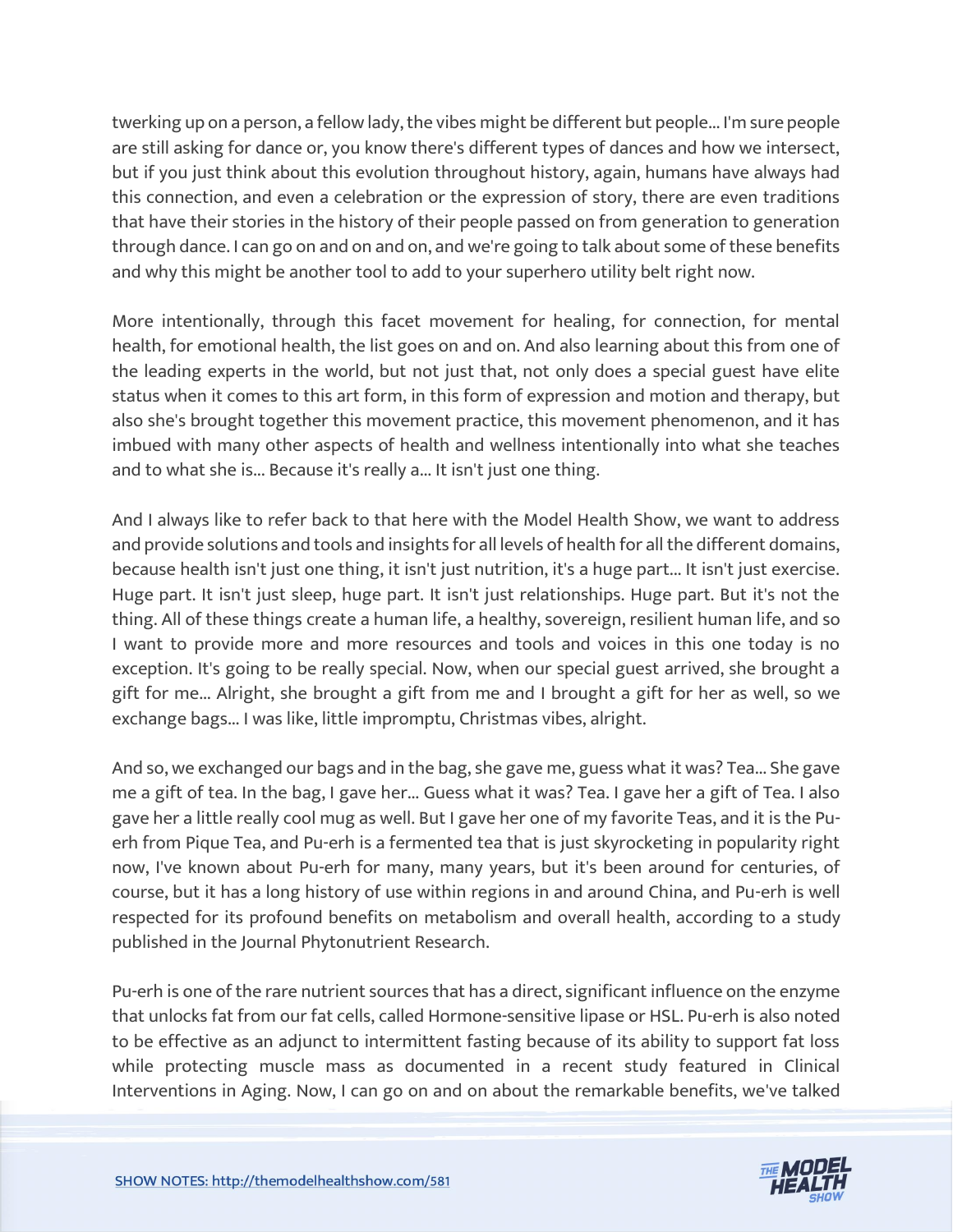about the benefits with the microbiome, bottom line is Pu-erh is incredible, it's one of my favorite Teas, and here's the key, the quality is always the most important factor, especially when it comes to our Teas. Now, there are so many remarkable benefits with a variety of different ties, but a lot of folks don't realize how contaminated these products can be with heavy metals and pesticides and moles and microplastics... The list goes on and on and all the craziness, but the Pu-erh that I utilize and really all my teas, whether it's green tea, Pu-erh, Hibiscus... The list goes on and on.

It's from Pique Tea and Pique Tea uses a patented cold extraction technology. Now, the Pu-erh from Pique is wild harvested, and also it has this deep concentration because of their extraction method, where it's very dense and additional phytonutrients and antioxidants that you're simply not going to get from other Tea sources. And its triple toxin screened for one of the highest levels of purity, go to Piquelife.com/model, and use the code Model at check out, you get an exclusive 10% off with every purchase, and this is exclusive with the Model Health Show. Right. This is Pique only does this with the Model Health Show. So again, go to Piquelife.com/model, that's P-I-Q-U-E-L-I-F-E.com/model, given this Pique spell P-I-Q-U-E-L-I-F-E. Piquelife.com/model, use a code model for 10% off, and now let's get to the Apple Podcast review of the week.

**ITUNES REVIEW:** Another five-star review titled "nerd heaven plus practical application Equal success" from bebland 1522. "I'm such a nerd when it comes to all things body, mind and spirit, I could... And do listen to Sean's voice for hours along with the practicality of his content."

**SHAWN STEVENSON:** Thank you so much for sharing your voice over on Apple Podcast, I appreciate it so much. And if you get to do so, please pop over to Apple Podcast, leave a review for the Model Health Show. And on that note, let's get to our special guest and topic of the day. Our guest today is Jaja Vankova, and she's an artist, choreographer, teacher, and health and wellness advocate. And coming to the US from her home in the Czech Republic, she's blown the doors off the hinges with her impact on dance. A lot of people might recognize her from America's Best Dance Crew, being the champion, her, and her crew, and also from there, she's had the opportunity to Choreograph for Justin Bieber for dancing with Taylor Swift and Selena Gomez and Lura. The list goes on and on and on, and she's also appeared in films like Step-Up, some iconic dance movies as well.

She is well noted for her expertise in very specific movements and being somebody who's teaching and coaching body control, and today's conversation is just blew me away, I had so many aha moments myself and talking with Jaja, so definitely filled with Insights, tools and more strategies for us to utilize in our day-to-day lives and that's what it's really all about. So, let's jump into this conversation with the amazing Jaja Vankova, when you moved here to the [US, did you come right to a LA.](https://themodelhealthshow.com/jaja-vankova/)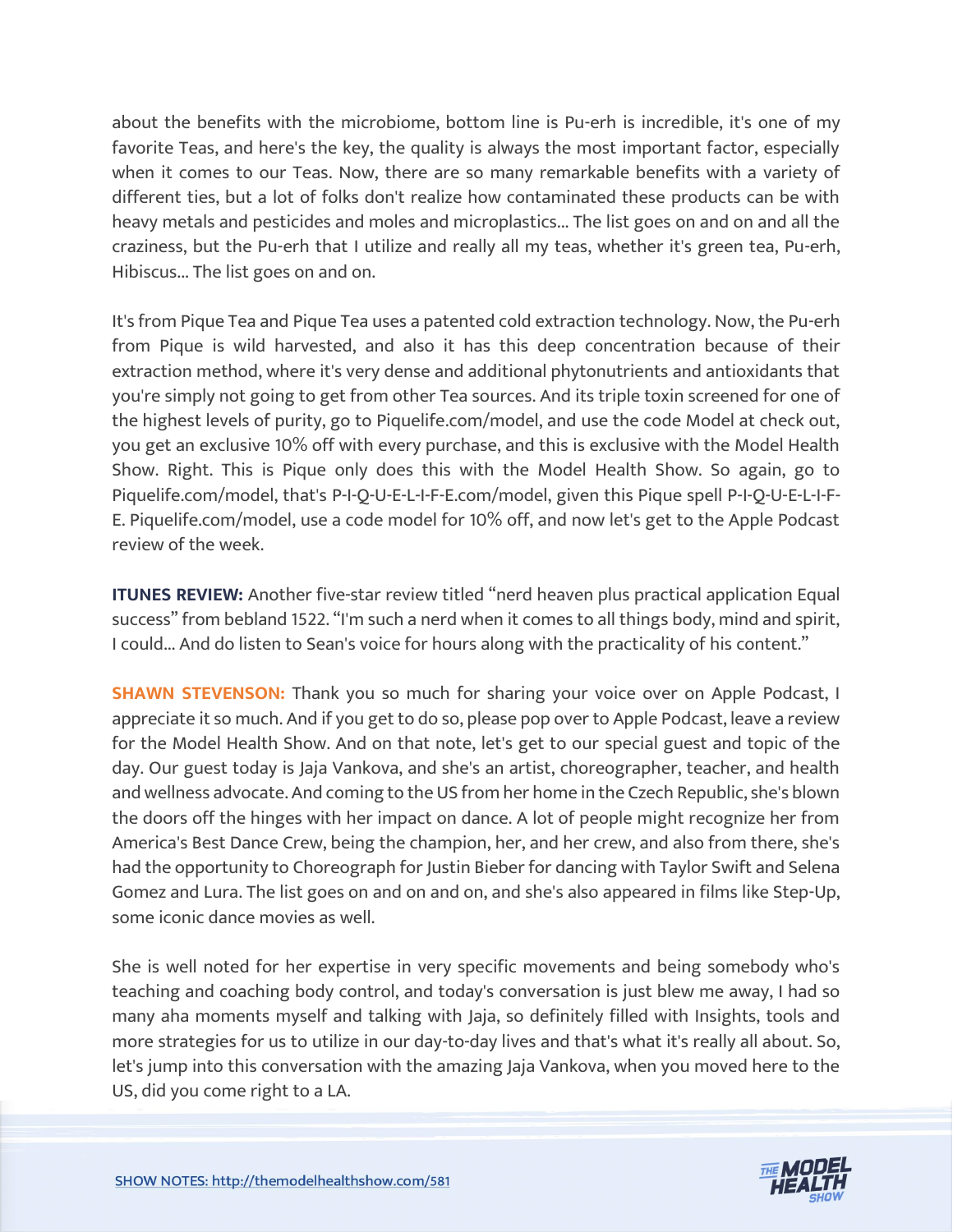**JAJA VANKOVA:** No, so when I moved here my crew originally I aM mE we were called I aM mE and now they are from Houston. And so, when I moved here, I came to Houston for three months, and we were practicing there every day for 12-hour practice every day for America's Best Dance Crew at that time. And so, at the time, I didn't know like if I'm moving here yet or no, it was kind of like, "Hey come do this TV show with us?" And I was like, Yeah, no English, no, no nothing. I was just like, Yeah, I'm coming. No visa, No nothing. So…

**SHAWN STEVENSON:** How was that like... Was it a lot to take in.

**JAJA VANKOVA:** It was a lot, honestly like a whole culture change, it's kind of strips you off of your identity, everything that you ever believe in, or your perspectives, your language, the way you eat, like the way you dress, the way you think, everything is different. And so, yet it was definitely like... Really challenging for the first couple of years, I was kind of just lost, like, where is my identity at and then that lasted for four, five years, and then I started to realize, okay, I need to adapt to this new culture. My language started to get a little bit better, and I think it took about seven years, there's a saying that you really don't know a person until your friendship lasts for seven years, or your relationship last for seven years, so I think it took about seven years before I started to finally feel like comfortable with communication or I knew how people think here, it's very different than in my country. So yeah, Houston was the first stop and then we went on the show... We won, so thanks to that, I was able to stay in America, and we moved to LA with the whole crew, we rented the house in Norwich, and we moved there.

**SHAWN STEVENSON:** So, I would imagine though, that... If you could, can you talk about because you've been to so many different countries, and in so many different cultures, have you seen that dance itself is like a unifier, of people like a language that is as beyond language.

**JAJA VANKOVA:** 100% because dance is a language and it's a universal language because even us, people that don't dance, they are still moving, they still have a body language, and body language is like the hidden language of every person, the way we sit, the way we cross our arms, the way we open our arms, So the way we open our chest or if we touch our neck, all of these movements says a lot about how the person is feeling or what kind of doubts or insecurities he might or she might have, or what kind of emotions he might have, or Is she hiding something? Or is she wanting to say something. So, all of these gestures are used in dance as well too, so it's really interesting of how...

Yes, I've been traveling to so many different, cultures and countries, and again, the languages are different, and sometimes I teach people that don't speak English at all, and I teach them for three hours and I have to explain it, okay, we are doing this, we're doing that. But because [movement is such a universal language, I can see... Let](https://themodelhealthshow.com/jaja-vankova/)'[s say if somebody touches their neck...](https://themodelhealthshow.com/jaja-vankova/) 

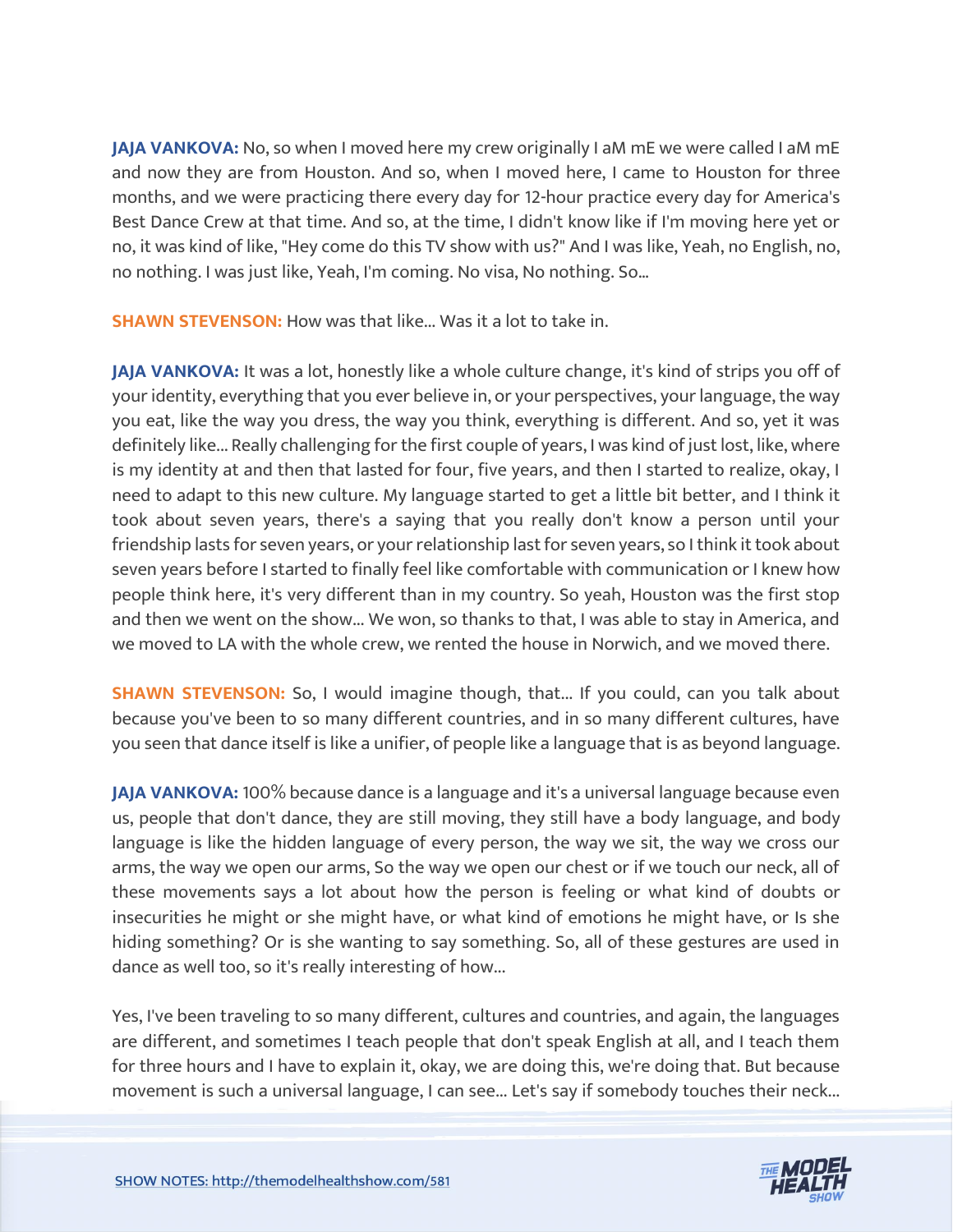It's the same in every country. It's just feeling like, vulnerable or it's feeling like nervous, or it's feeling like lost, so I can see even on the students... I can see like, oh, do you guys have any questions? But the students don't want to say anything 'cause they're nervous, but they would be standing there like... "No, we don't," but I really know don't that... They do. So, dance and movement is really universal language that we all speak in every day, we all communicate with our hands, we all are walking, we all are moving every day, that's all movement, it's all says a lot about ourselves.

**SHAWN STEVENSON:** That is powerful. So, have you found that...? And I know this, of course, like everybody might see movies about this or just see in their day-to-day lives, if they've ever embarked on going to a dance or we're going to hang out with friends. Have you found that dance has been a bridge to friendships and relationships?

**JAJA VANKOVA:** 100%. Yeah, so what is beautiful about this it is... As we were traveling so many countries and cultures, I see a lot of my friends that are non-dancers, they would like, "Oh, let's go party and let's get drunk", but us dancers, it's like, Okay, let's go session and session is just dancers getting together and creating a circle and we just dance and exchange, and the beautiful thing about this is that we can do this with people that don't speak our language, and we can do this in every country. And sometimes we would do it, we would be dancing all day in workshops or in studios or at a dance camp, and then at night we would just meet up and we would just dance for hours at night, and there would be no alcohol, there would be no drugs involved, there would be nothing like that. And.

That's... That was... It's very powerful because then there's these moments that are created. Sometimes the session gets really spiritual, sometimes the session gets really on a peaceful and joy frequency, and sometimes you can see the love. Maybe there is a person that is going through a lot internally either if it's in school or at work or with parents or anything like that, and this is going to give him a space to really express and to really show what he's feeling through the movement and because... What I love about the session is it's not just energy out its energy in as well too. And so, there is this exchange that is happening energetically. And so, it really gives a safe space for people to express their emotions without even talking and I see this a lot. I teach a lot of people that never danced before, I teach a lot of athletes, or I teach psychotherapist as a release, or I teach psychologist and... Or even a person who was doing... What is it called? Juggling?

**SHAWN STEVENSON: Juggling yeah.** 

**JAJA VANKOVA:** Yeah, juggling, like circus people, or even a policewoman, and they would come to me and they're just like, "I see you dance, and I just see the release and I want to find [out more about this, help me with it." So, I teach these people that don](https://themodelhealthshow.com/jaja-vankova/)'[t have dance](https://themodelhealthshow.com/jaja-vankova/)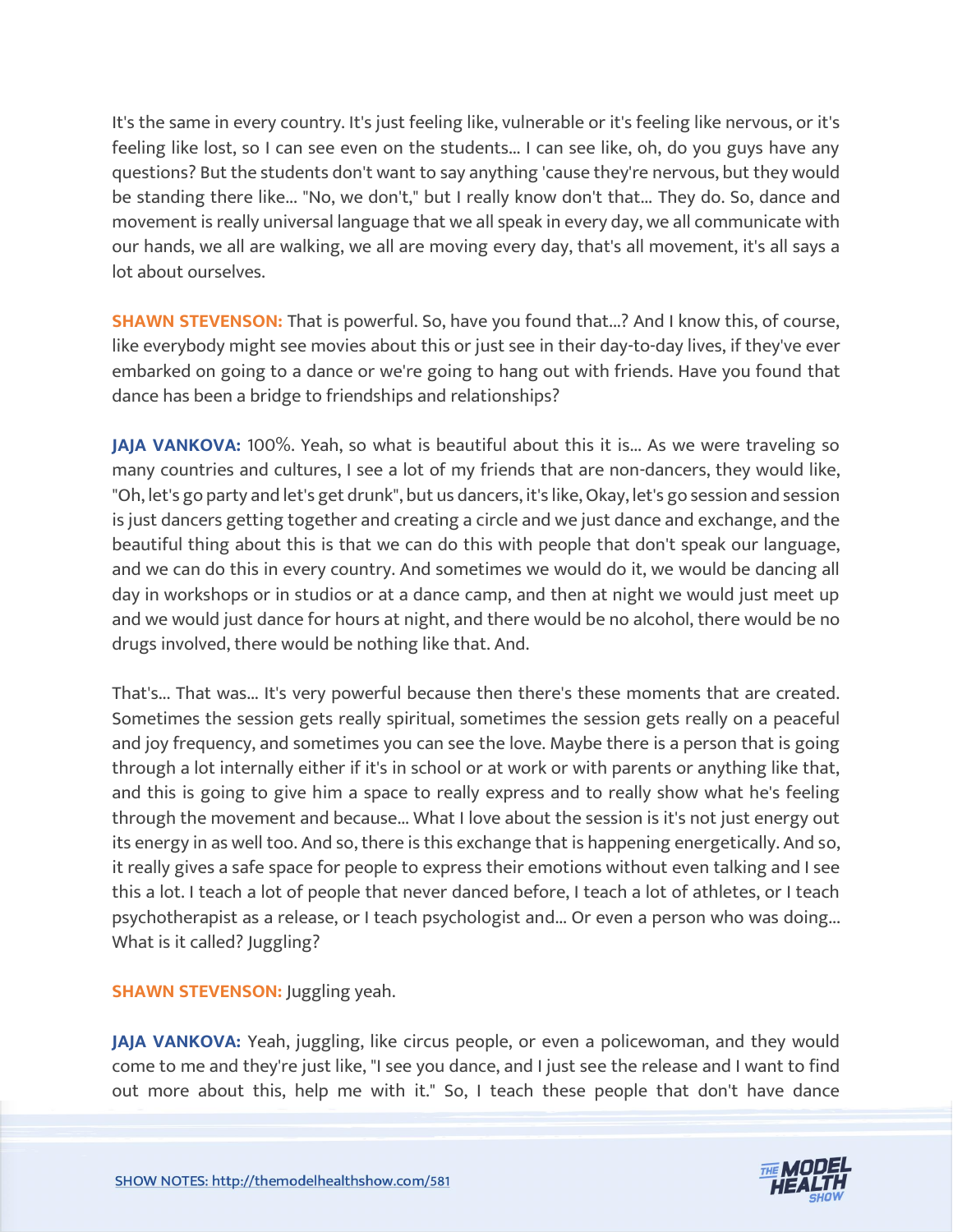experience, but even after a one class they are able to express and they're like, "Wow, I feel so much lighter." So, in a way it is therapy, it is very therapeutical.

**SHAWN STEVENSON:** Yeah. And I know that consistently, even somebody on my team my guy Connor, just mentioned this yesterday. He was dancing just like it's cathartic, it's so much healing potential there and... But for you... And this is why I'm so grateful to have you, is that dance is really holistic for you. And you've been dancing and performing for over 20 years which is bananas, but in 2017, you were inspired to get even more focused on health and wellness. So, can you talk about what sparked that inspiration for you?

**JAJA VANKOVA:** So, it was really interesting because sometimes people come into your life and they try to sparkle ideas on you, like, "Oh, maybe you should try this kind of food, it would be better for you, or you should try watch this person, maybe this person would inspire you." But it really doesn't... A lot of times it really doesn't bring forth the person until they find it themselves more internally. And usually, it has to be like an event that something happens to you, and then it's like, "Okay, I need to change things." And so... Well, first actually, the first thought I had was when I moved from Europe to America, the quality of the food is very different over here.

## **SHAWN STEVENSON:** You could say it.

**JAJA VANKOVA:** Yeah, it's very different. I remember I was at a diner with friends one time. This was like 2011, so I was still very Czech at a time, very Czech republic mindset and I was eating, it was like a restaurant it was mashed potatoes with some pork... I don't know. And I was like, "Yeah, the food just tastes fake, I can't." Yeah, it's okay.

**SHAWN STEVENSON:** There it is, the f-word there it is, yeah.

**JAJA VANKOVA:** And they got offended. And so already at that time I started to look into a little bit of why does the food here taste so much different than in Europe? And slowly I started to learn like there are chemicals used here that are completely illegal in Europe. And then naturally, I just stopped eating chicken because... By the way, before I was eating all kinds of stuff, I mean like fried pork fat and baked pork knees with mustard, I would eat all kinds of crazy stuff like that, that was like... That's like the Czech republic way, meat, meat, meat, meat. And so naturally, at the time I already stopped eating chicken because for me, it just didn't taste the way I was always used to.

And then in 2017, it was actually the first time I was always going for regular check-ups to my doctor, and my doctor was the first time she did a regular check-up and some tests on me, she [was like, "Okay, there is something wrong, we need to do more testing on you." So that](https://themodelhealthshow.com/jaja-vankova/)'[s when](https://themodelhealthshow.com/jaja-vankova/) 

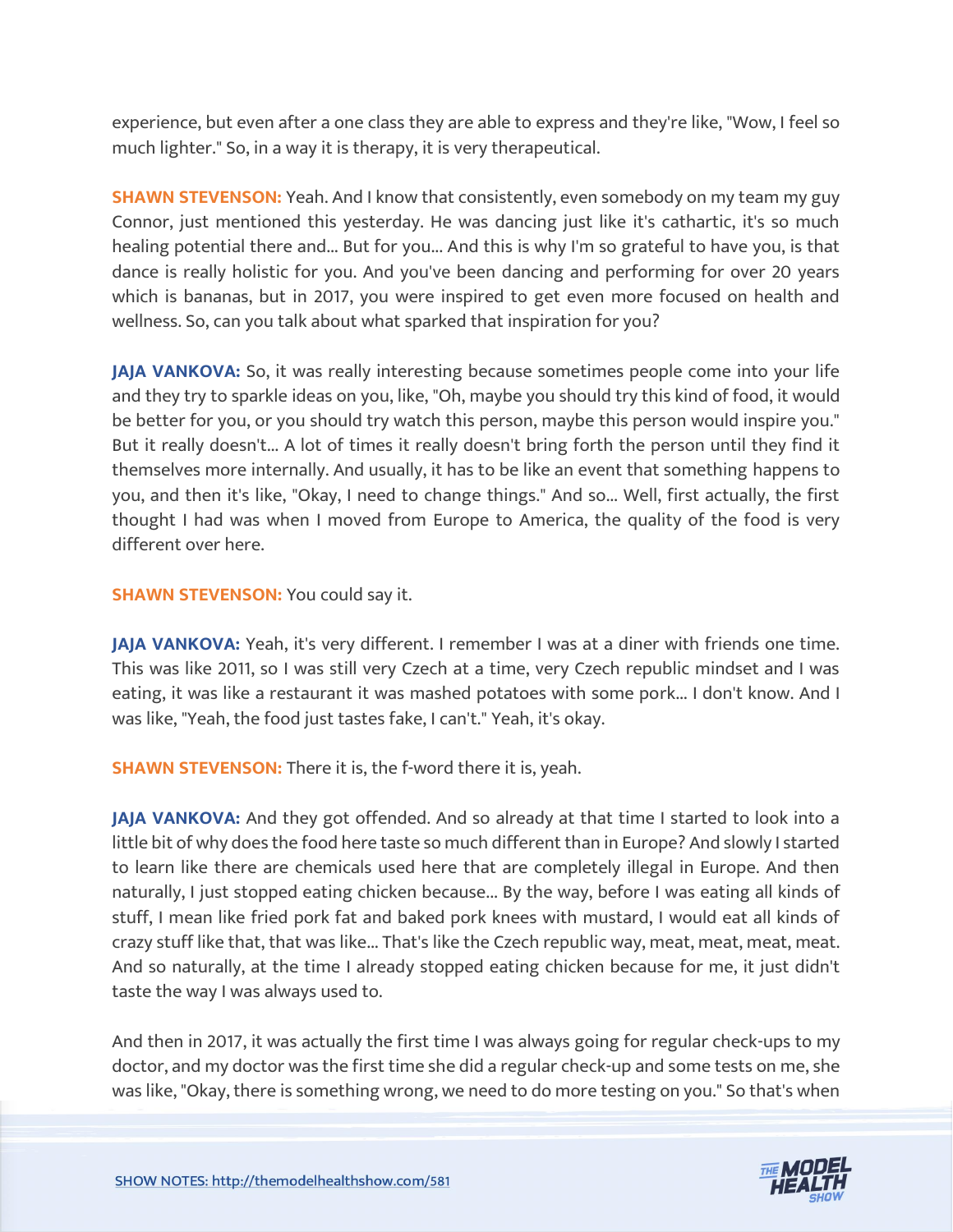I went for a biopsy and so they found out... Long story short, it was like a process of a year, one year before I even found out what is going on. They told me that I am in the transition... Which is called Cancer Institute, and I was in the transition from the pre-cancer into cancer, so it was like a stage, almost each one cancer. And it was a cervical cancer. And they were sending me for a surgery, and at the time, I wasn't plant-based, I wasn't eating healthy yet, and they were sending me into surgery, and I was like, "Wow." I was shocked at the time that something like that could actually... Something like that actually exists now, exist in my body.

You always hear about this stuff and heart disease, and cancer, and stroke, and stuff like that. You hear about it, but then when it happens to you, it's like, "Woah." And I was extremely lucky because they found it really early because I am good with like, "Okay, I want to do a prevention, like check-up." I always go for check-ups and stuff like that, just to make sure everything is good. And that's when I really dive deep and just from one day to another, I cut everything out. I cut all processed foods, all sugar, all meat, all dairy. I went completely plant based.

And I even went... For a couple of months, I went completely raw vegan as well, which by the way, I don't do it on daily basis right now, but it is my favorite way of eating, 'cause it just feels so enlightening, it feels so fresh, so much clarity in mind, and I just felt so powerful and my dance felt so much better than when I was eating that way as well too. But so much travel that I had; it wasn't that sustainable. That's why I started to introduce cooked food back as well into the diet, and that's actually when I had my first surgery at the time, and after that surgery, they did another check-up like six or eight months later, and they said that it's still there, and I have to do a second surgery, and I didn't want to do it because with the second surgery, it's a high chance of either in the future miscarriage or not being able to get pregnant or have babies. And I knew I want to start a family 100%. And that's when I decided to start to do the fasting and I went on the seven-day water fast where I just consumed water, nothing else for seven days, and it was distilled water as well too.

I know there's a lot of people that are not fans of distilled water. But I'm a big fan of distilled water, so no minerals neither and that it completely flushed everything out of the body, I continued the raw vegan diet for a couple more months, and then next time when I went on the check-up after I denied the second surgery, when I went on the check-up, it was completely gone at the time. And the doctor was like, "Oh, okay". Yeah, so of course they still... They still had me go for more check-ups like after that, because they thought, it will come back and stuff. And...

**SHAWN STEVENSON:** You was like, yeah, no, thank you. That chapter's done.

**JAJA VANKOVA:** No, no thank you, no thank you yes.

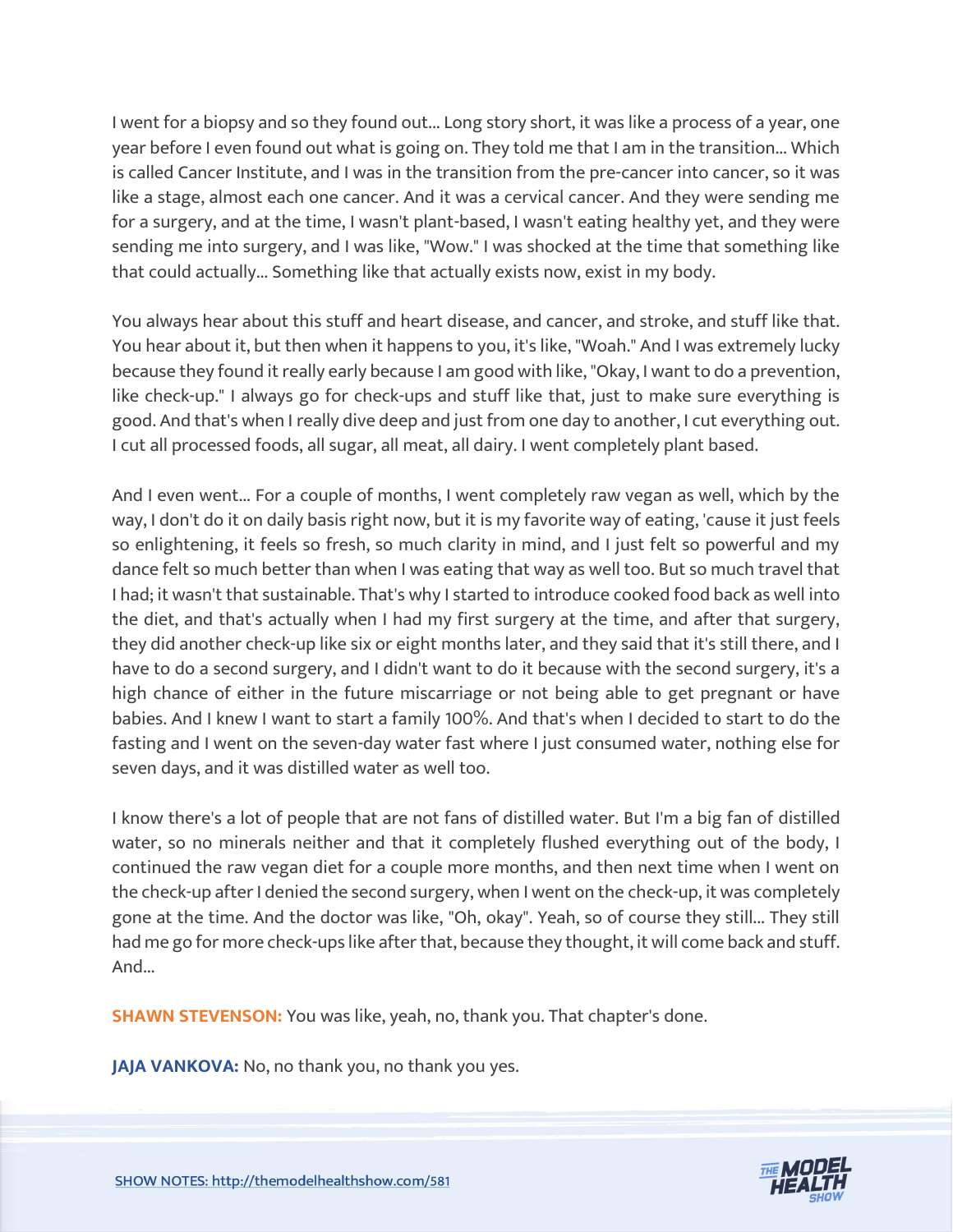#### **SHAWN STEVENSON:** That's a powerful story.

#### **JAJA VANKOVA: Yes.**

**SHAWN STEVENSON:** And this is the thing too. We were talking a little bit before we got together, of your experience is the most powerful degree that you could ever have, and you become a walking representation of what's possible. People might not necessarily understand the technical stuff, but there's something about you that is just going to resonate, and I didn't share this with you, but part of the reason I'm sitting here right now is because of a story, not exactly, but very, very similar to yours, with my wife, this was... We'll just say, 17 years ago, and she went in for a routine exam and they found these pre-cancerous two stage one cancer cells, and of course it's just all hands-on deck. You got to do this, you got to do that. And she was obviously very upset hearing that term, and she's just like, what do I do, what did I do wrong? All these things, and fortunately, we had a guide, we had my mother-in-law, 'cause I didn't know. I had no idea, I was working at the university gym, I was still trying to finish my degree.

And I knew how to... I knew about the a fitness side, and I also knew about, I got myself healthy, but I didn't know these big diseases, heart disease, cancer, diabetes, that there was a solution. And so, she told my mother-in-law, who was the guide and my teacher, my greatest teacher, and she's actually coming into town today, which is bonus, like yeah she is coming, and so anyway, so we went and told my mother-in-law and my wife at the time, she's my girlfriend, and she was just obviously... She was very upset hearing that this was the thing that was going on with her, and my mother-in-law was just... She's kind of very stern. And cool and she was like, "What are you crying for? All you need to do is this, this, and this". And so immediately she put her on to this fasting protocol and juicing and wheat grass and all these different things, and specific herbs and all this, and 22 days later, she went back and got checked or maybe it was within 30 days. They couldn't find anything. Alright?

#### JAJA VANKOVA: Only 30 days.

**SHAWN STEVENSON:** I didn't know that that was possible, right? And so, the same thing happened with you is just like you were like, "Oh no, no, no, actually let me do this", and then I go back, and I can't find anything, but here's the part two that I want to steer you towards and everybody... They're going to keep trying to find something.

#### **JAJA VANKOVA: Exactly.**

**SHAWN STEVENSON:** And that's part of, in a sense, their job, but seek and you shall find something if you look hard enough and invasive enough and you go and snip this or test this,

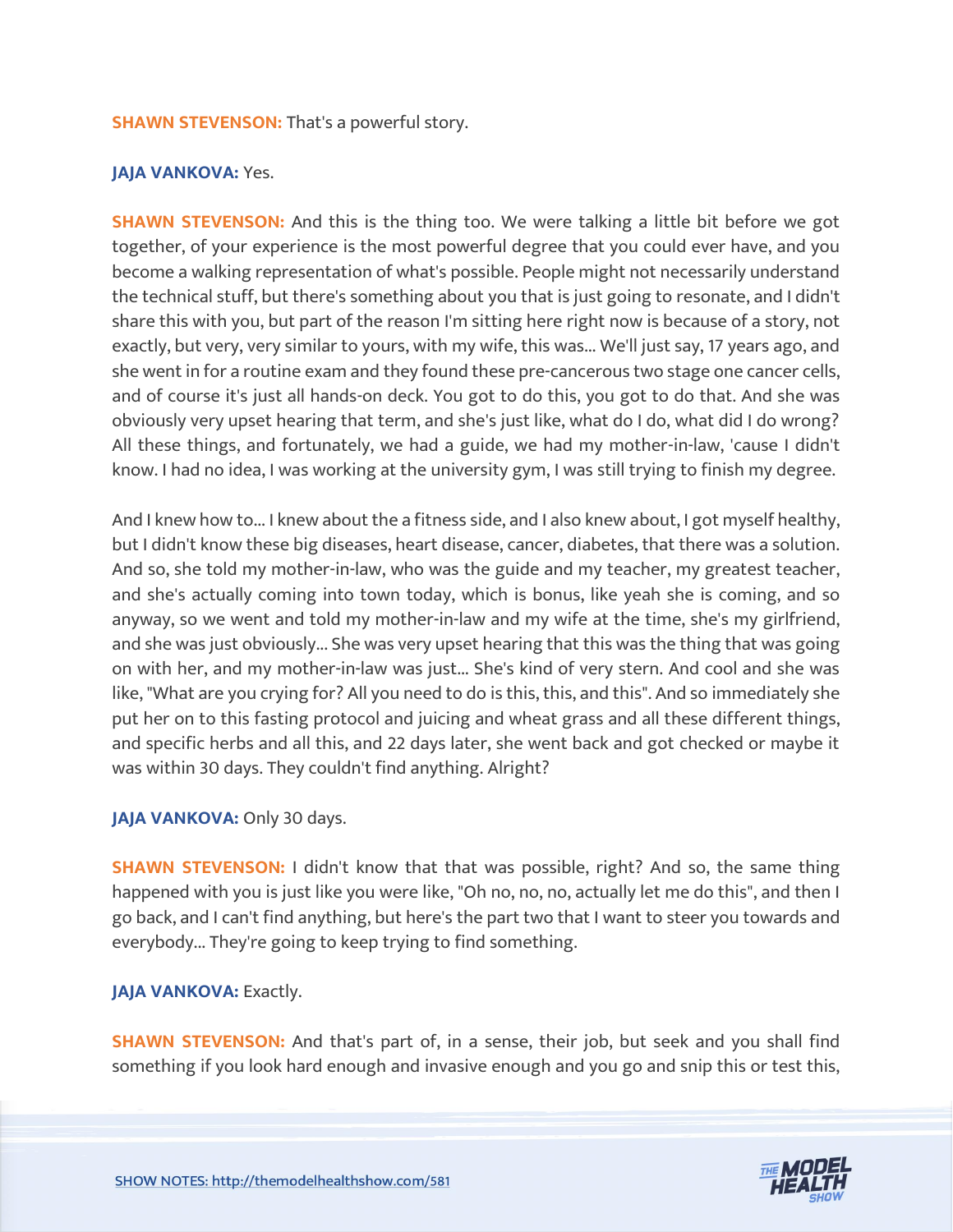instead of just like when they saw that and just like, what the hell? I can't find anything. Why didn't they ask you...? Have you ever thought about this? They didn't ask you what you did?

**JAJA VANKOVA:** No, they didn't at all. Yeah, at all, I didn't even mention anything to them because and they didn't ask anything, it was... Yeah, it was the... I know something inside of me, like at the time was like, I don't think this should be the answer, I don't think surgery and cutting something should be the answer and something like inside just told me like, there has to be another way of healing ourselves and I am really grateful for that experience to happen. Because it just opened a whole world of possibilities. And now I'm capable of... I have inner circle of my friends and sometimes, they... I've been having cough for the past eight months, or I've been having itchiness right here for the past two months, and there are the simple remedies that you can recommend to your close circle and friends or people that ask that completely work for them, and it's just incredible. And yeah, as you said, you go for a check-up, and they test you and...

Sometimes they find stuff that is it really there? Or are you just trying to find something, and then they throw at a bunch of words you don't know, and it scares you and then the fear might actually start something in your body.

**SHAWN STEVENSON:** Absolutely, yeah. And also, the tools like, okay, so I have this thing expressing potentially, the tools are... I'm going to cut you; I'm going to poison. Right maybe burn you... We've got burning, radiation as well. And it's just like, where is the health in any of those things? And also... And then this is a fundamental question I want to implore everyone to just always have in their mental bank account ready to ask is, what caused this?

# **JAJA VANKOVA: Exactly.**

**SHAWN STEVENSON:** Because there is never... And this is a strange phenomenon too, because it is supposed to be a system based on science, there's this idea that things just happen, right? But that is against principles of physics, it is against the principles of the universe, there's nothing that just happens. There's a cause and effect, something caused this expression, and so let's address what caused it so that we don't have a re-occurrence, but that's just not how things work, and so being able to become sovereign and an authority on your own health and your own body, and then being the expression and teaching it to other people, it's really remarkable. I want to ask you about movement, but I'm going to do something a little bit different because there's so many different things that it affects, so I want to ask you this. I want to ask you about how it affects essentially different areas of our lives, so I'll start with this one, why is movement such a valuable tool for improving our mental health?

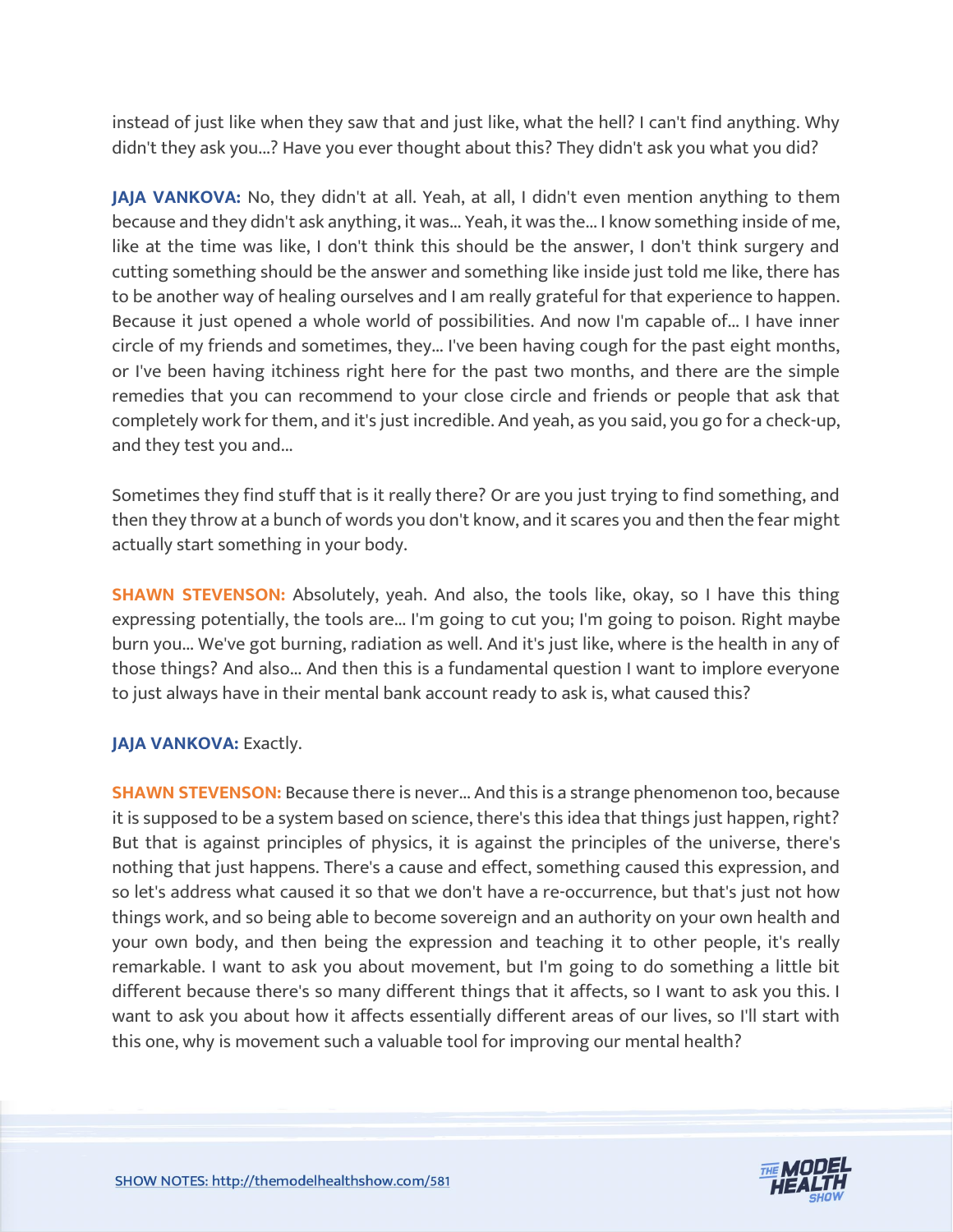**JAJA VANKOVA:** Because movement is us. We start with movement when we are a little fetus, we were created by movement, so that is... We are developing inside of a moving body already, even when we are sleeping, there is the movement of the heart, there is the movement of the organs inside of the body, and all of these aspects have effect on the baby that is inside of the woman, the baby is feeling and hearing the breathing and the heart, the heart is already a rhythm, so that already is a dance in itself, because dance is a movement to the rhythm, and so when we are born, it's not like we are a clean sheet of paper anymore, we were bathing in a bath of emotions, we're bathing in bath of sadness, in bath of happiness, we're bathing in bath of all of these hormones. We already took on the rhythm of the heartbeat of the mother, we were already hearing the breathing, now we are going to take on the breathing patterns as well too, so even such a simple thing as really making sure we are breathing correctly, if you're breathing deeply, we take time to take breathes in during today or conscious breathes, because all of these things are going to affect the next generation, the babies that are about to be born. Now, even when we are born, we are so taught to take our baby and put it in the crib or put it in the car seat.

Where you breath air, but really like what our ancestors did, they were carrying their babies at all times because the baby's nervous system and the development... It's not fully developed. Nothing's fully developed yet. So when we carry the baby, they are still learning how to breathe, they are still learning the movement, they are, even just by us carrying them, they are strengthening their different muscles in their necks and backs, and ultimately, they're not just learning by watching from the floor, but they are learning by us washing dishes or us cooking something with them, or us dancing with them, and so that is so essential because movement and sound is the creation of our life, that is the two elements. Movement and sound. Yeah.

**SHAWN STEVENSON:** That's powerful. That's facts. I didn't even know he's going to go there to like to the root. The origin, that's so powerful. And to lean into that a little bit more, I'm asking you this specifically, because obviously we're living in a very strange time where there's a lot of divisiveness, there's a lot of struggles with mental health epidemics, multiple epidemics that we've never seen before. The greatest rates of mental health challenges ranging from depression, anxiety, suicide, ADHD, schizophrenia, the list goes on and on and on, there's basically disorders for everything, everything gets a name today. But what we're really seeing a consistent thread of that is a disconnection from ourselves and a disconnection in a sense from peace and stillness, and life is movement as well, for sure, there's a lot going on. There's a lot to take in. And today, more than ever, there's so much coming at us, and our brains and our bodies were not really wired up to handle all of this turbulence, so I'm asking this because I want to provide solutions in every form or fashion that I could come up with, but also things that have a thread of truth and also humanity, we've been dancing forever.

**JAJA VANKOVA:** [Yes, forever since the beginning of time.](https://themodelhealthshow.com/jaja-vankova/)

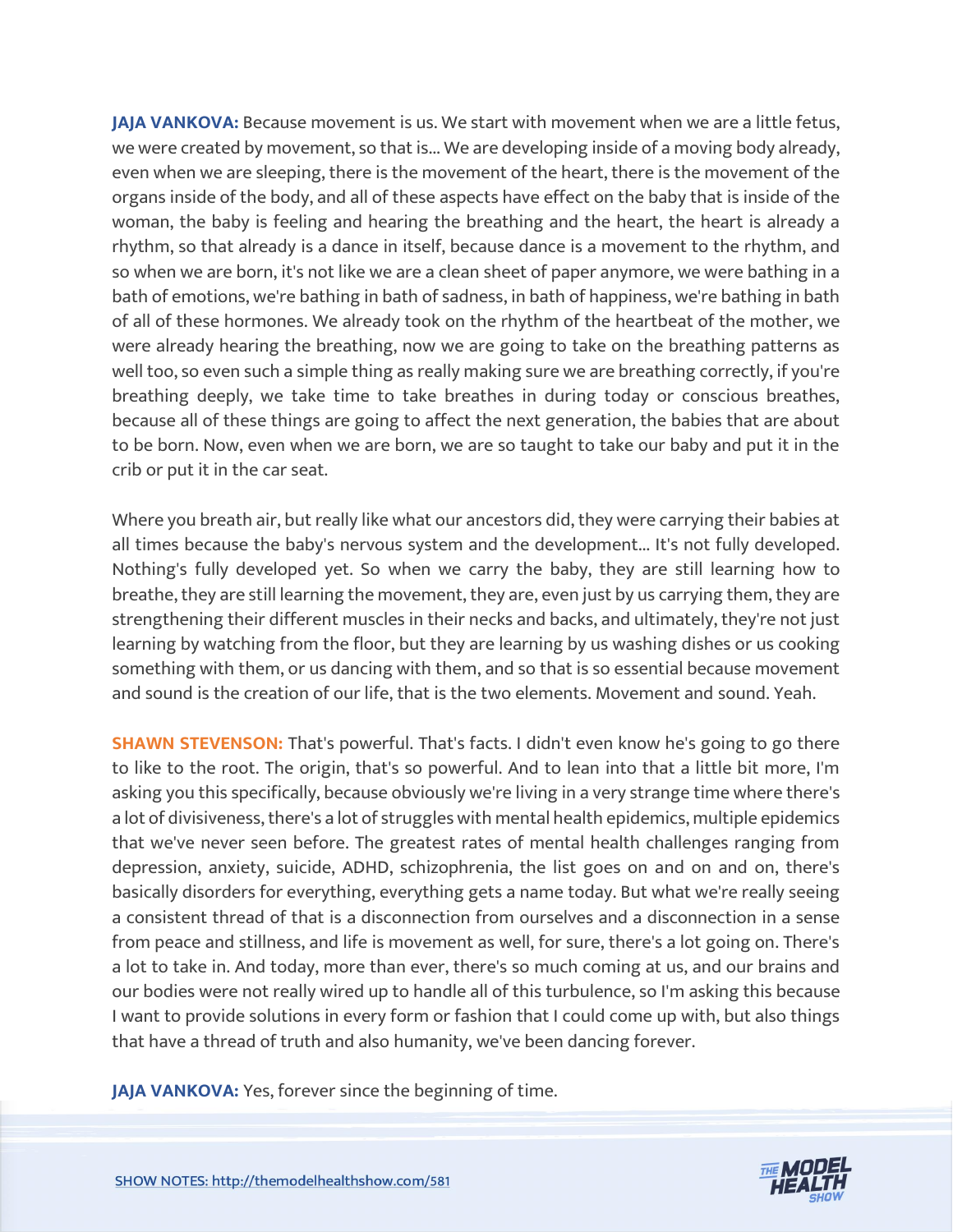**SHAWN STEVENSON:** To lean into this a little bit more with all of the divisiveness, I've already asked you about this and how dancing can create connectivity, not just to others, but to ourselves as well. And so, what about encouraging people like you said you've taught a lot of people who don't dance. What would you say about people utilizing this, intentionally utilizing movement and dance as a tool to improve their mental health and improve their emotional well-being?

**JAJA VANKOVA:** Yes, yes, because ultimately, if we think of it in a very simplistic way, all we need to do is to just put on the music and move our body. There doesn't need to be anybody in the room, there doesn't need to be a teacher that is teaching us, it can be our self-expression that is for free, putting on music and just dance and move, it's for free. And just this kind of act can be so meditative for our body and mind that it can help us to improve the mental health in such a tremendous way because music has the power to actually raise our vibrations and raise our frequency as well too, and... Because there was actually scientific research where they were looking how music affects water and music can completely change the structure, the molecular structure of water, if you play mastered or classical music or I don't know music that has a high frequency. The molecular structure turns really beautiful, it looks like snowflakes, really beautiful structures. And if you play music that has a low frequency, the music has ugly structure. No, it's just not nice. Now, our body is made out of 65, 70, 80% water, so if music can change the structure of water, it can change our structure as well too, right?

Now, if we don't, not just play the music, but we are moving with it as well too. Same with water there is movement in water as well too, right? So, if we are moving with it as well too it actually is raising our vibrations and our frequency, which is literally repairing the nervous system, it's repairing the thinking and it's raising the thoughts itself. Yeah.

**SHAWN STEVENSON: That's powerful...** 

JAJA VANKOVA: Just putting on music and expressing.

**SHAWN STEVENSON:** This is one of my favorite books back in the day when I was venturing into the different areas of nutrition and water and hydration, all that stuff, and it's Dr. Masaru Emoto's book hidden messages of water. I still have that audio book, but this is back when you actually bought discs, so this was the audio book, and it's really fascinating to think about that, and water has this really... Of course, it's like the reason... One of the core reasons we have life on the planet. So, I always think about that, that synchronicity with humans and with the planet itself, the planet is maybe around 75%, 80% water, it's just like... That's a funny coincidence it's the same ratio in us, and water has this intelligence, so you're talking about these water [crystals, the crystals that it forms. And water has this ability also to change, it never disappears,](https://themodelhealthshow.com/jaja-vankova/) 

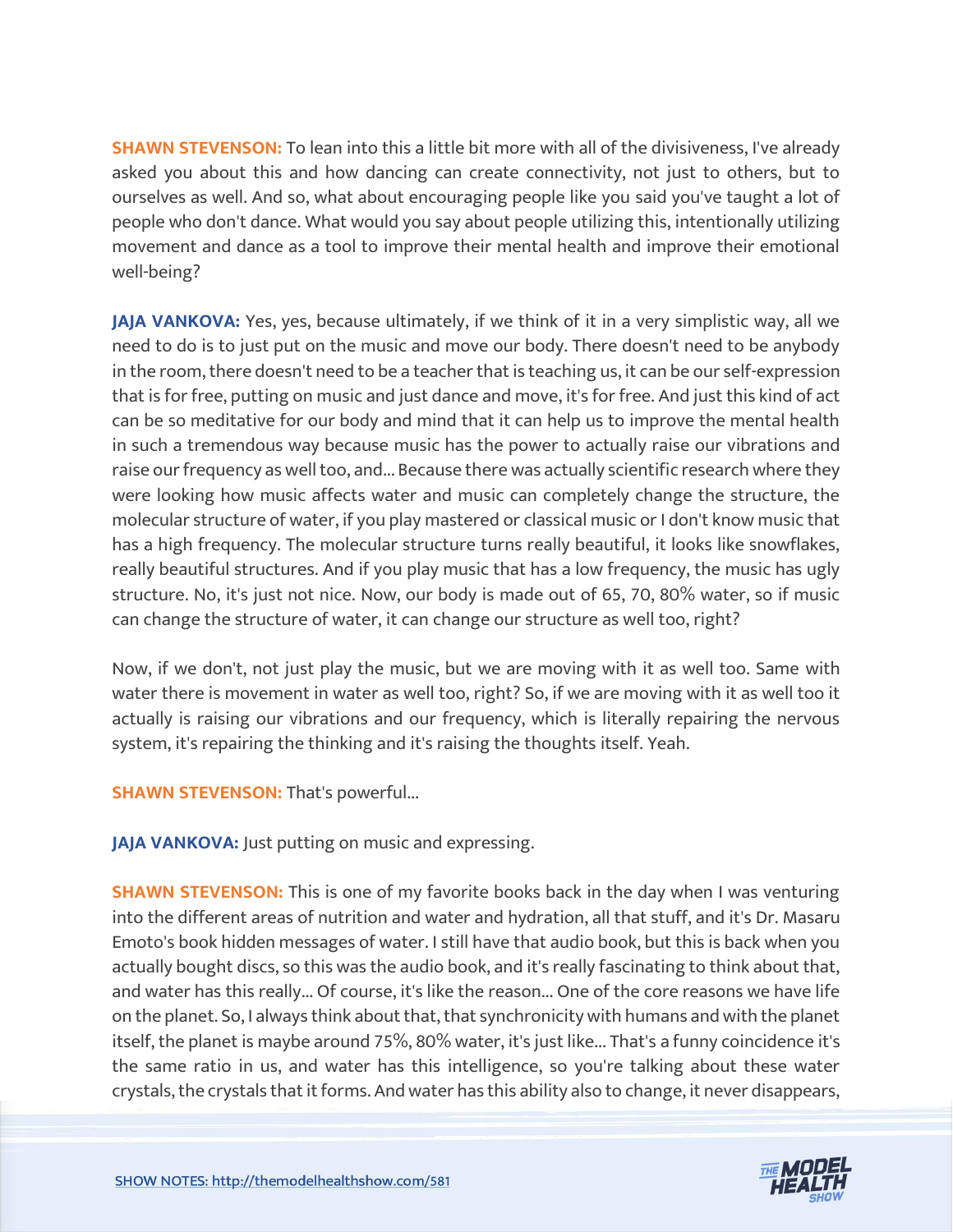its changing form, going from a solid to a liquid to a gas, it's one of its very unique qualities. It's adaptable, but the greatest thing about water that I don't think we really get... We have to sit with it. Is that water is intelligent enough to become us, it becomes us, human tissue.

So fascinating how smart water is, yes. And so, I love that That analogy as well. And so, to stack on this a little bit, and actually you know what, I'm going to ask you about this because I don't want to glance over it. It's such a powerful thing. We even talked about it before we started the show, and a big part of the reason if people are thinking like how the... What was it like she fasted and her body got better, the so-called condition was able to resolve itself a lot of times is simply getting out of the way, like your body knows what to do, and it's stacking conditions in your favor?

## **JAJA VANKOVA: Yes.**

**SHAWN STEVENSON:** So, for you, you even mentioned that you've created more of a habitual thing where you employ and put it a little bit of fasting in your life right now, you've got a new baby that you're taking care of and that you're feeding, but this has been a tool that you've been able to tell in your back on... So, what have been some of the other benefits you've seen with fasting.

**JAJA VANKOVA:** Before I got pregnant, I was fasting every week for 24 hours. Usually, I started 8 PM on Saturday and ended 8 PM the next day, right? To me, super easy, it's not hard to fast, and what I've seen at that time I was consuming only distilled water, no added mineral, no tea, no juice, no lemon in the water Nothing like that. And what I saw was just, I saw clarity, more clarity, I saw more focus. So even on my practice when I was practicing dance, I was able to focus more, because right now nowadays, all our work is on our phone, so the focus is sometimes... It's just so much going on. And so I've really used it as a tool to be in the moment, and what the fasting actually promotes a lot as well, is a flow state as being in the zone, being in the moment, and besides that, I also saw a bigger stamina, better stamina in my body as well to better metabolism as well too, and just overall was like the appreciation for everything was higher, so the appreciation for.

The practice or for the music or for just the day was just very different appreciation for actually having the time, the next hour is just for this practice, and the joy in it, one of the main things is when you are dancing for over 20 years is to just still keep it fun, not just practicing because I have to practice, but I get to practice right. So even the fun of it, raised its vibration as well too, so definitely fasting is a wonderful tool, and it doesn't need to be long, it doesn't need to be four or five, six, seven days, it can literally be even if it's an eight hour fast... If it's a 12 hour fast a one day first and that's enough... Just to try it out. Yeah, definitely. I think one of the best [benefits from it is promoting the flow state, which is for us dancers so important because what](https://themodelhealthshow.com/jaja-vankova/)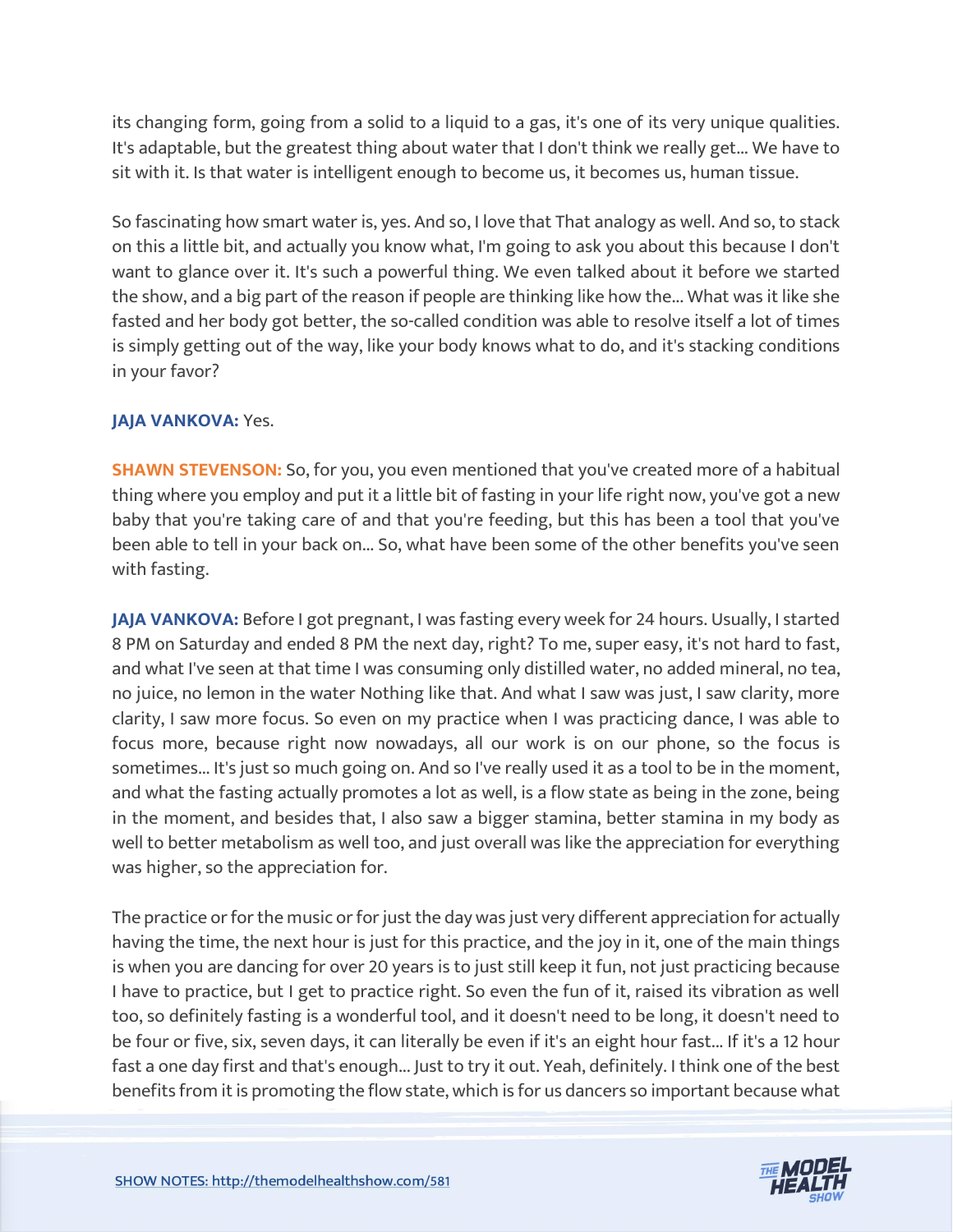we are always striving for is to be one with the music, and we can be one with the music, only if we are in a complete state of the flow. It's a very deep...

**SHAWN STEVENSON:** That is a powerful word, fluidity, even transitioning from the water to this... I just did, it was pretty much a four-day fast this week, and one of the things that I saw... Which you pick things up, I've been doing this for almost 20 years now, so about 17 years, so I was getting there. But one of the things that I really noticed this time was the fluidity in my body, so just like little movements, it just seemed like there wasn't any restriction that I would notice if I'm doing this or that, or reaching for this, or just these little movements where my body might feel a little bit more tense or wired up, and so that's kind of relaxed, and of course, there's going to be an inflammatory element with food, even if we're eating the best diet, but that's what I've really seen this time around, is this fluidity that's present and I want that, I want to keep that, but I also want some delicious-ness in my life, and so it was just...

I want to implore everybody to keep this as a tool and a resource, our ancestors been utilizing it for thousands of years, there have been conditions, of course, where it wasn't planned, people weren't wanting to fast, but it's just like season change and availability, but many of the great religions and many of the great civilizations have implemented this for a reason, and a big part of that is that mental clarity, because like you said, even just if you're somebody who's been eating five meals a day or four meals a day for years, and suddenly you're like, I'm going to do an eight-hour fast, just your brain is going to be like talking to you crazy you know what I mean like...

# JAJA VANKOVA: Yeah, what's going on.

**SHAWN STEVENSON:** And using some of those key words, that are just crazy, like I'm starving, I'm going to die. For real? You've got millions of calories stored in your body; you know what I mean? You're not going to die.

**JAJA VANKOVA: People skip one lunch and...** 

**SHAWN STEVENSON:** Yeah, it's like, I'm starving to death, I'm so hungry I could eat a cow or whatever, you know. But the thing is, it's just like that. If you can have the awareness, and this is why I always encourage folks to have somebody to model or to learn these things from, because you can have somebody to point it to you like, this is going to happen. This crazy voice is going to come up and you can actually see it, like who the hell said that... Was that in me? Where is that coming from? And the last thing we talked about was the joy of eating, when you do eat, it takes things up a notch.

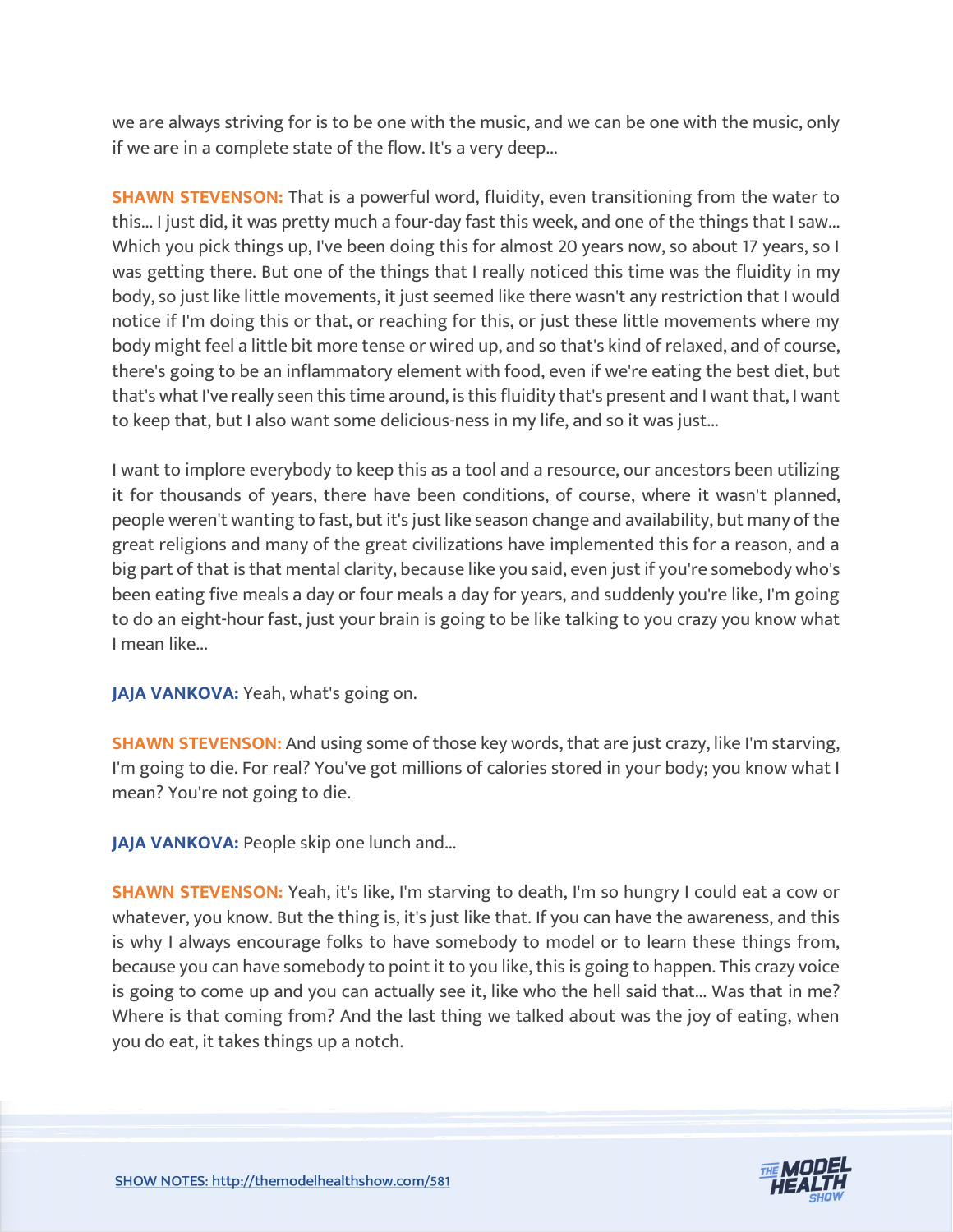**JAJA VANKOVA:** Oh yes, it's just a completely different pallet of flavors in the food that you're eating and suddenly, which that is one of the benefits of fasting too, because you can get rid of some habits that might be so hard for you to get rid of otherwise, the fasting might completely change your habits that... As I was mentioning, I completely got rid of my addiction to coffee, I could do six, eight espresso shots a day before, it was bad, and with the fast... Suddenly after that, I was like, I'm not crying, coffee, I don't need it anymore. And since then, it hasn't come back, and it also cures a lot of... What can help with also if people have fidgeting or scratching, some people might be scratching themselves, scratching face or why I'm saying it is because I had a really bad habit of biting skin around my nails, which is also a mental condition... Right, it was really bad. And after the seven-day fast, that completely went away as well too, for the first time in my life, and so it can really clear the body physically, mentally, it clears the soul. And yeah, as you said, if you are not used to fasting and suddenly you're going to fast for a day, your brain is going to talk to you crazy, so it's really important to also have good people around to support you and motivate you to keep you going, and one of the other things that I also realized is every time I was fasting, even if it was for those 24 hours, every time I had a very different experience.

And it's always important to listen to your body, that's another thing that it promotes is to connect, really do connection with your internal intuition as well too. And I remember that when I was doing the 24-hour fast, always, I felt good. No problem. I was in a good mood. And then one day, I went on the fast, and suddenly this huge headache came. It was massive. And my body started to be achy, and I was like, "What's going on?" I was really, really confused. Five days later, I found out that I was pregnant already. So, I was only three weeks pregnant at that time, and five days later I found it out. So, my body wasn't literally telling me like, "Hey, it's time to cut this out. No more fasting." So, it's really important. Actually, I even remember, that day, I cut the fast earlier. So, it's... As I said, it's really important to listen to the internal voice as well, if there is something come up, and your internal voice is saying like, "Hey, it's enough. Let's continue next time." It's important to listen to that as well too.

**SHAWN STEVENSON:** Yeah, that fluidity applies to that too, to be able to be fluid.

# **JAJA VANKOVA: Exactly.**

**SHAWN STEVENSON:** That's something... And this is another great... But first, actually, before I even get to that, I want to just hammer on a couple of points like why fasting could have these potential benefits, whether it's for improving our immune system, resolving psychological issues, and things of that nature. So, one of the big benefits that we see pretty quickly is a boost in anabolic hormone production like HGH. So, your recovery improves. Your... It's muscle sparing. So, it actually helps your body to retain your lean muscle while going and utilizing

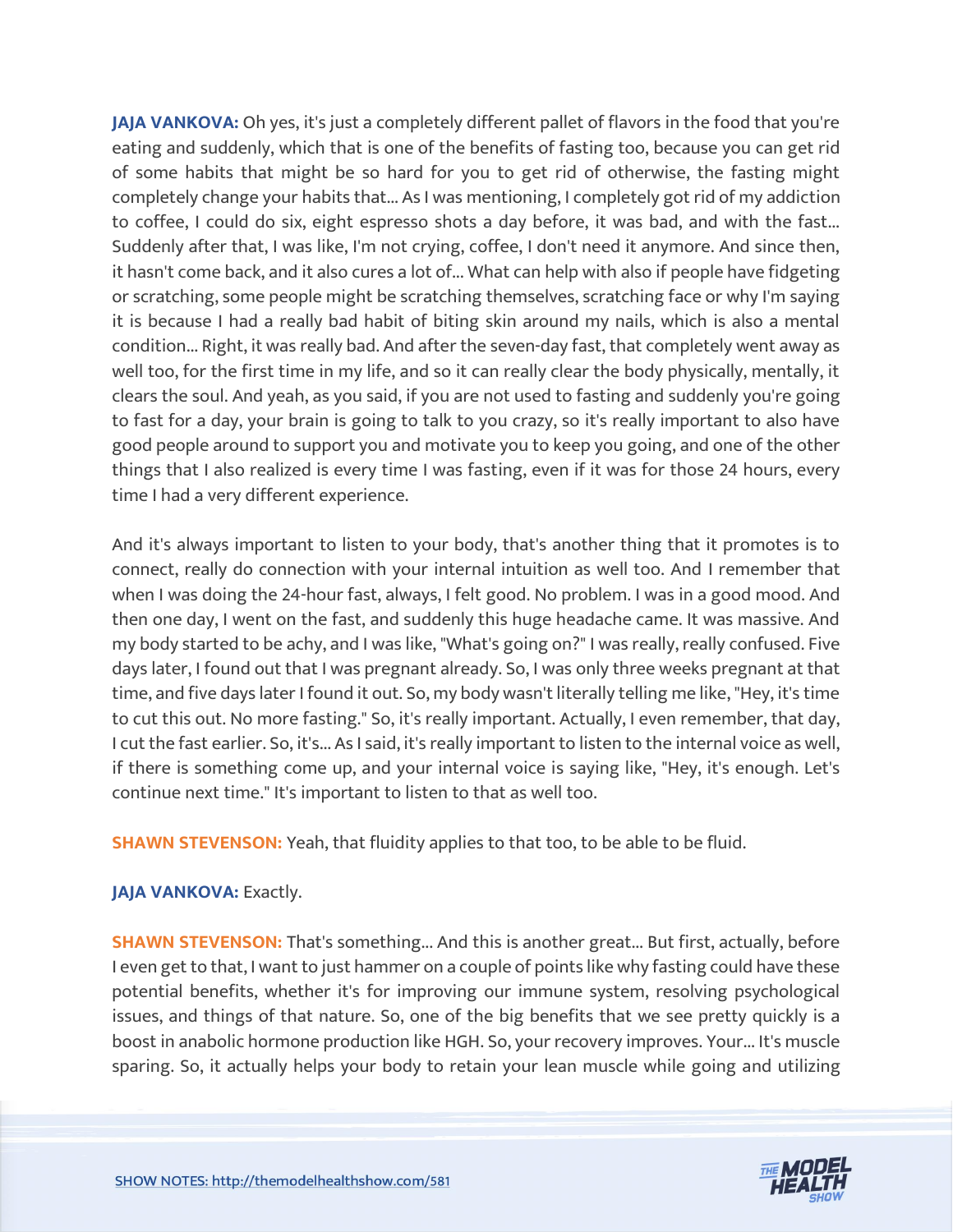some of that stored excess. Also, this process is one of the really interesting things that's helping to resolve issues with blood sugar normalization.

# **JAJA VANKOVA: Yes.**

**SHAWN STEVENSON:** Because... But also, why your body is figuring that out, because of our addiction and dependency on food, we could have some symptoms of our blood sugar being a little bit wonky, and so this could have the side effects that you be in more irritable or what the case might be, which nobody told me about that. And I had a girlfriend, we're both doing 21-day fast, and we were arguing about the stupidest sh\*t, and I remember this... I remember a specific place we were at, and we were arguing I'm just like... During the argument, I always had an out-of-body experience like, "This is dumb. I'm not even mad. What is... Why am I so angry?" And you get to see that voice. So, improving... Resolving blood sugar, balancing blood sugar issues. So, improving your insulin sensitivity, blood sugar normalization, HGH production. If we look at leptin, satiety hormones, getting back on track, and we've got some great data on that as well. Just the list goes on and on and on.

# **JAJA VANKOVA:** Yes.

**SHAWN STEVENSON:** But also, if we're talking about improvement with our immune system as well, because our immune system... One of the craziest things about this life is this duality with our need for food in order to build our vessel, and also the metabolic energy that it requires for you to turn that food into something. It's the most energy-intensive thing that you and body undertakes by far.

# **JAJA VANKOVA:** 100%. Yes.

**SHAWN STEVENSON:** And so, when you are able to pull away a little bit from that energy siphoning, more energy gets directed into fixing stuff you didn't even know was wrong.

# **JAJA VANKOVA: Exactly.**

**SHAWN STEVENSON:** Because your body is like there's a lot going on. And so, one of the things, the big drain that happens is our immune system function, which is largely located in our gut. So, in comes this meal. There's like... They have to be front line. Your immune system has to be there to handle this. And so, you see this really interesting shift take place with cancer issues resolving, for example, when... And this is something, again, we've got sound clinical data on this now, with this being utilized in cancer treatments, fasting in different modalities. And so yeah, it's just super fascinating. I can go on and on and on.

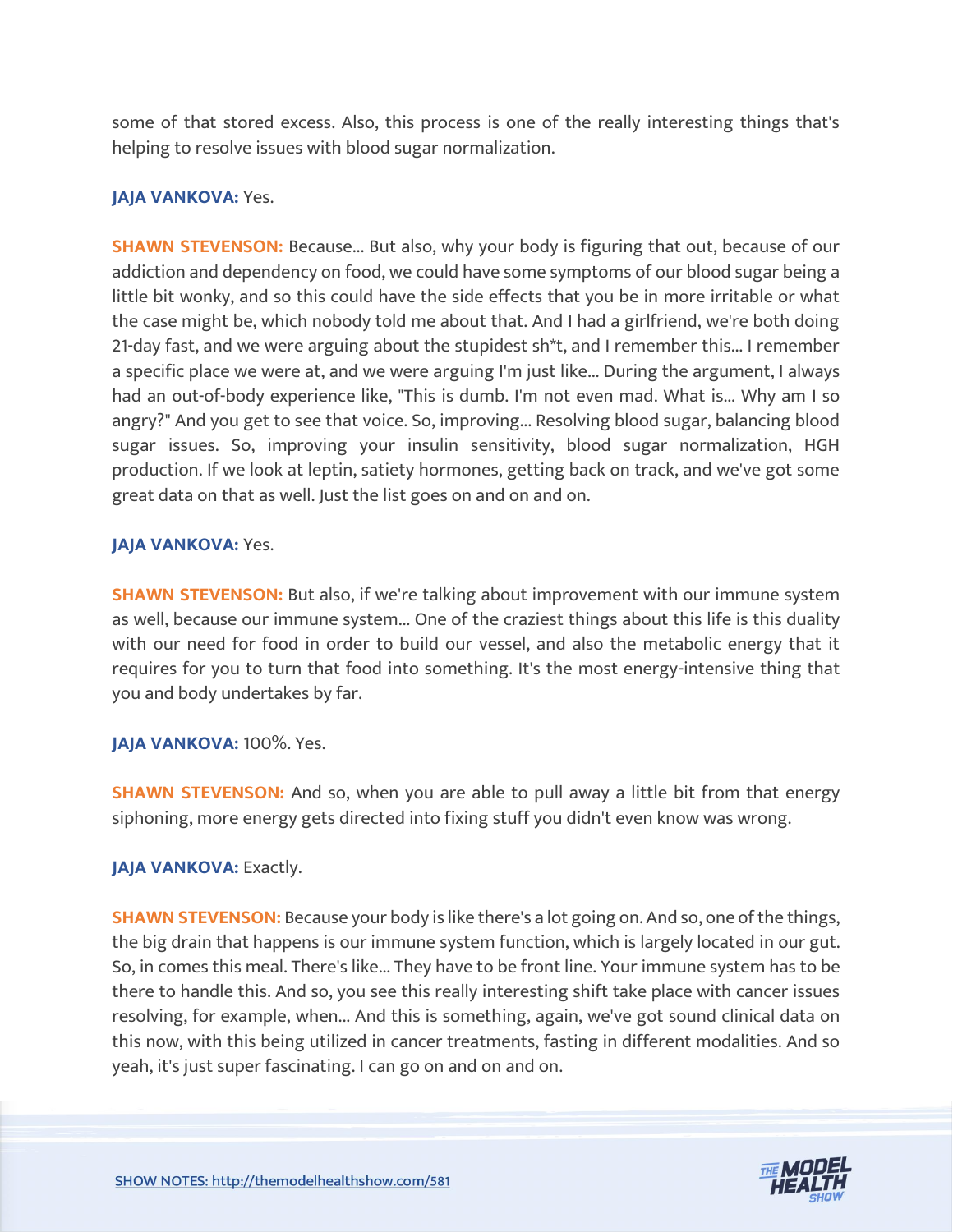#### **JAJA VANKOVA:** Yes, 100%.

**SHAWN STEVENSON:** We've got a quick break coming up. We'll be right back. Very often is the small things that can make the greatest impact. Archimedes said, "If you give me a lever and a place to stand, I can move the world." It's all about leverage. It's all about positionality. And the same thing holds true when it comes to human health and performance. It is truly honoring the things that give us the greatest leverage. No process can happen in the human body without this remarkable Sodium-Potassium pump. This exchange helps our mitochondria to create fuel. This exchange helps our heart to beat. This exchange helps all of our brain cells to communicate. Nothing is taking place without electrolytes. Electrolytes are minerals that carry an electric charge. And also, we've got mountains of pure good evidence as to their efficacy with every single area human health. For example, our cognitive ability depends mightily on the function of electrolytes.

Take Sodium, for example. Not only is Sodium required to help to maintain fluid balance in your brain itself, a study conducted by researchers at McGill University found that Sodium functions as a literal on off switch in the brain for specific neurotransmitters that support optimal function and protect the brain against numerous diseases like epilepsy, like neuropathic pain. How simple, how foundational, how much leverage we can get from making sure that we're getting adequate amounts of the right type of Sodium. Fascinating new study published in The Journal of Neuron found that another remarkable electrolyte, central electrolyte, magnesium, is able to restore critical brain plasticity and improve cognitive function. Truly, we can fight so hard, so mightily to find nutrients specific foods that can help to bolster our cognitive performance. But it really boils down, first and foremost, to leverage.

And our electrolytes are that leverage now, What about the immune system? This is something that is on a lot of people's minds today, the meta-analysis publishing the annuals of clinical biochemistry titled electrolyte imbalances. In patients with severe Coronavirus disease, COVID 19, it analyzed five studies with nearly 1500 patients with COVID 19 and found that both sodium and potassium another critical electrolyte were significantly lower in patients with severe COVID 19.

Now, this should raise a lot of flags, this should raise up our antennas to understand, hey, what's going on here with our electrolytes? Is electrolyte deficiency leading to worse health outcomes, severity with COVID 19 or, is COVID 19 and any infectious disease requiring electrolyte for the healing process for an appropriate immune response to be mounted. The answer is as follow, and the answer is, we got to ensure that we're getting high quality electrolytes in the right ratios. This is why myself, my family utilizes LMNT, L-M-N-T go to drinklmnt.com/model, and you're going to get to try LMNT for free, they're going to send it [right to your door, just pay a little bit in shipping, you get to try a variety pack of LMNT, this](https://themodelhealthshow.com/jaja-vankova/)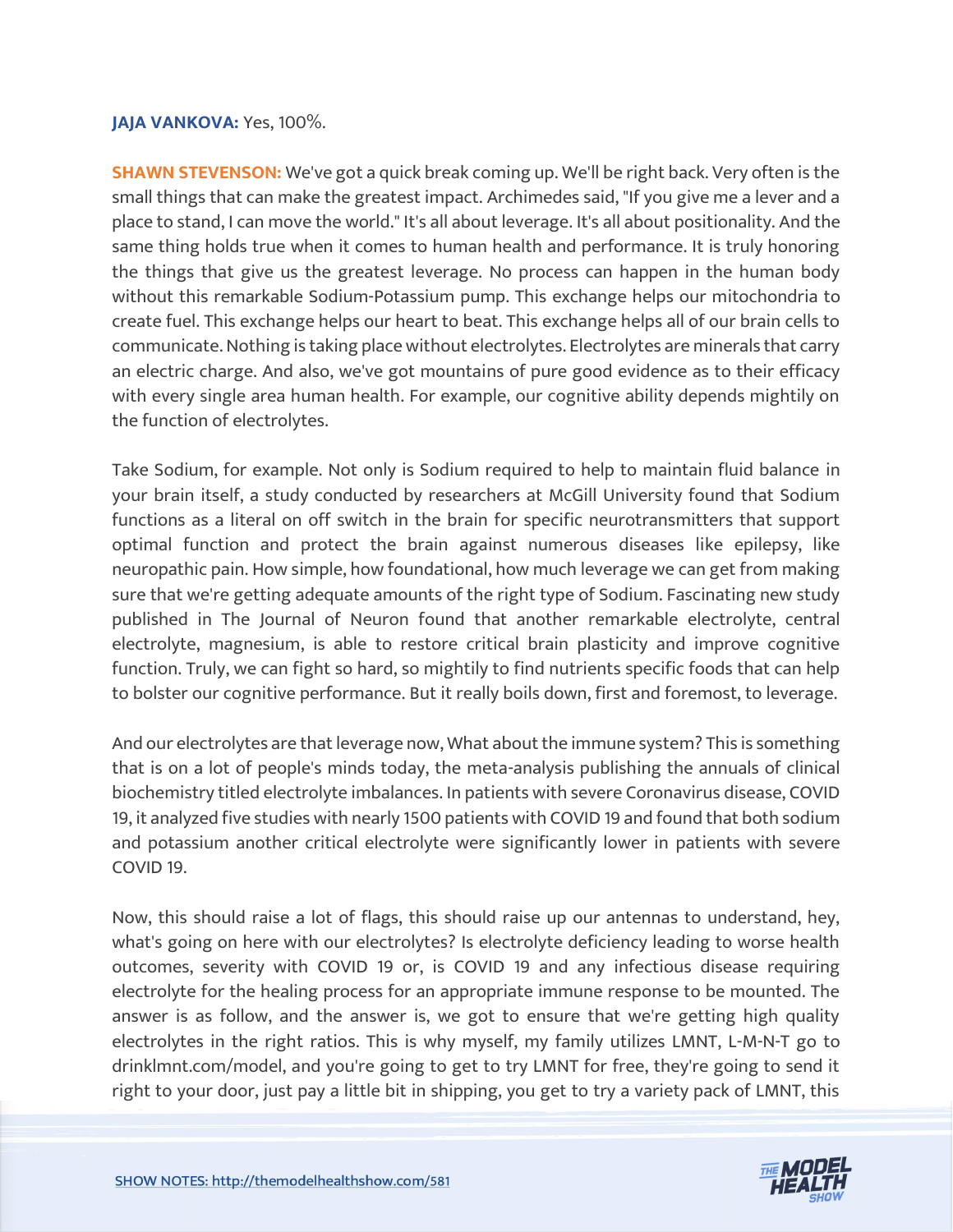remarkable electrolyte is not coming along with any binders and fillers, and artificial colors and flavors, no sugar, any of that stuff, just the high quality electrolytes that you need to thrive, alright so check them out. Again, it's getting shipped, right to your door, go to drinklmnt.com/model. Get your electrolytes optimized today. Now, back to the show.

I wanted to circle back now and talk more about... Because a part of this detoxification, even his movement, so it can assist in this process. And so, I asked you before about why is movement such a valuable tool for improving mental health. I'm going to ask you next, why is movement such a viable tool for our physical health specifically.

**JAJA VANKOVA:** So you know there is this image in our society nowadays that people, when they go to the gym or they sign up for fitness classes or when they are running, they are doing it mainly, for again, the outside look, the six pack and you know the lean muscles and just for the look from the outside, but instead looking really what the movement physically is also doing on the inner side on the inside of our body too, so what I love to look at more is when I'm thinking of movement and the physical aspect of it is, am I doing any good to my heart and cardiovascular system today? So instead of when I'm going on a run or a jog or when I'm doing my dance practice, I'm thinking of actually improving the health of my heart instead of necessarily always thinking about getting my muscles leaner. Right, So the reason why I think we are not so focused on it because we can see what is going on the outside of our body, we can physically see that with our eyes, but we actually cannot see our lungs and cannot see our heart, and we cannot see our gut and you know our organs and all of that, but that is what is running everything.

Our gut is running everything our heart, and so it's even just the intention and the thought and the energy of having behind our physical movement, actually having this energy more internally, we can actually have a better result externally as well too, and... So it's like a gym, it's like a gym for your heart, a gym for your gut, and also you already know there's so much research on it that when we are physically active, then it is improving our gut our digestion and that is so, as you were spoken, one of the greatest benefits of fasting also is that you are seeing how much food takes place in our daily life, how food is everywhere, you walk out on the street and you see billboard with food, you see food on your phone, you hear friends talking about having lunch, and so food is absolutely everywhere, and you are not perceiving this when you are eating, but once you stop eating, you suddenly find out how that is actually running our lives all day, every day.

And that is the social thing to do, you know you go over to friends to sit down, have a coffee and a snack, and you go with family to have a dinner every day, it's food, and suddenly when there is none of that in our body, our performance can go up so much higher, and so movement [in the physical way, it actually jump-start our whole metabolism, it is improving the immune](https://themodelhealthshow.com/jaja-vankova/)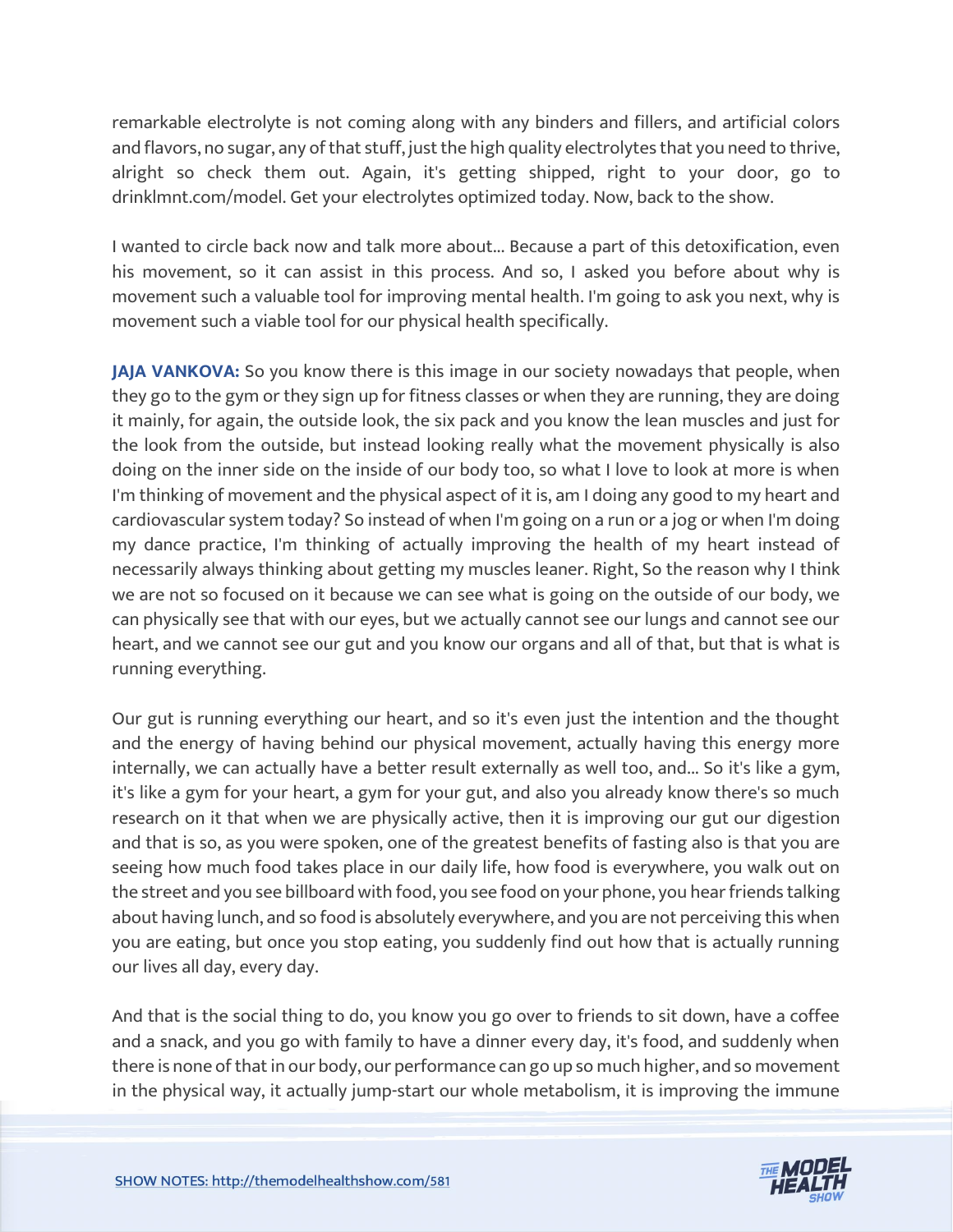system, and not only that, I also want to encourage people because I see this a lot, and I see this a lot, people would... And this is not a bad or good or correct or incorrect, but it's a beautiful day outside, and people go into their garage and run-on treadmill in their garage, right. And they.

**SHAWN STEVENSON:** It sounds funny the way you say it.

**JAJA VANKOVA:** And they open the garage door just so they can see outside, but they're in the garage running on a treadmill instead going actually outside on the road and running on the road. On the treadmill, you are just giving energy out, out, out, out. On the road, when you're actually jogging, or running, there's also energy coming into you, it's very different when we as dancers are dancing inside or outside, it's a whole different skill because the energy inside, you are just giving out to actually... Inside, you don't even need so much stamina physically, but when you're outside suddenly you feel the energy coming on to you and you are trying to work and figure it out on how to actually give and receive, give and receive, give and receive. But when you are inside, you just give give, give, give give, give, but there's only so much you can give. So that's another thing I would love to encourage people to close the garage, put the treadmill somewhere else and just go take the jog outside because it is going to have so much more benefit, not only the energy, but sunlight, air, and all of that. It has a really huge effect on the physical health as well too.

**SHAWN STEVENSON:** Wow! That imagery like it seems like we are in prison, we put ourselves in prison...

JAJA VANKOVA: I see it every day in our neighborhood.

**SHAWN STEVENSON:** I could see outside and all the life it is just like... We put ourselves, we bind ourselves, but of course, there's a big part of that is habit, because of conditions, especially if people live where it's not always nice, it's just like, well, I got my treadmill, but when you have the opportunity, actually get out. That's such a powerful... You just said it just like, you're also taking in, you are absorbing when you're out in "reality" versus the little confinements that we put ourselves into, and also not to villainize, I love you set up just like... It's not that it's anything wrong, but if you think about it again, it is a new thing, it is a very new invention to run on a thing, and the thing is moving, that's the big key, it's not that you are moving yourself, the ground is moving under you, so it's taking away a natural input, it's like a deficient nutrient, like it's a deficient food, it's missing this huge thing that you should be getting, which is your ability to plant and push off the ground, and so again, not to say good or bad, but kind of it's a little deficient, it's missing the step.

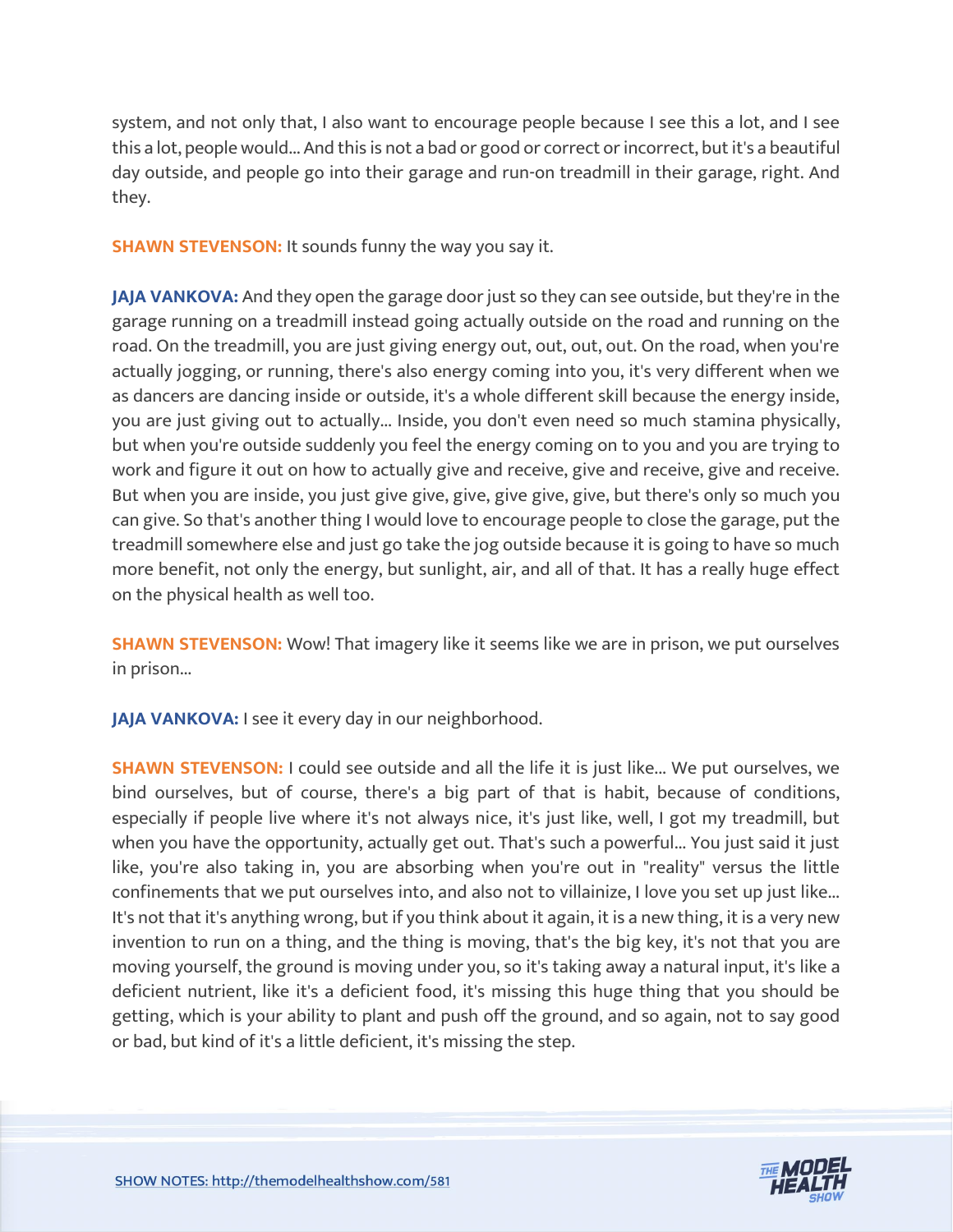So, I love that. And so, when we have the opportunity, and also, like you said, you're going to feel very different, like pay attention how these different inputs feel. And not to say that this can't be a supplement your treadmill, but the more that we can enjoy reality and interact with the world, I would imagine it's going to be better for us.

**JAJA VANKOVA:** 100%. 100%, yeah. So even one more thing I wanted to mention is gyms are great. I would say social gathering as well too, because even with dance, like there is a big difference as I was mentioning, dancing inside and dancing outside, but if you're dancing inside or moving inside, working out inside such as gym, you still have people around that might give you also energy, even if you don't know about it, you're still getting the input there, so that is also a really big difference, if you are by yourself or if you're actually... We are social humans, we need people. So even if you are in a gym and you have people around you, their energy also is affecting your physical performance in the gym as well. If you were dancing or if you're in the gym by yourself, there was nobody around, you probably might not have such a big physical performance as if there's people around, so the energy from the outside is always so important.

Always so important, that's why I also love this analogy is the physical aspect it has the effect, it has like our phone on us, because we give so much energy and movement as well, even if it's more movement to our phone, but our phone is not giving anything back, and that's why a lot of times technology is so draining for us because it's like... I love this analogy that I heard that it's like a dancing with a partner that is not dancing back, so you're trying to move the arms around and stuff like... But there are not dancing back, so it's like that with like technology, electronics, our phone as well too, so even... I always recommend people, because a lot of people that also train with me and take classes from me, they have work that requires sitting by the computer or being on the phone, so I always recommend them if your work requires that, always make sure to take breaks in between, and move a little bit around, get on the ground or jump or see people and move a little bit with them, play some music, and so because we are not getting any energy back and it's the aspect of the give, give, give that makes us feel so overwhelmed and so anxious and so stressed. Yeah.

**SHAWN STEVENSON:** So good, so true. And again, it's just, it's about habits, it's about creating intentional places for this, so nine times out of 10, whenever I get on the phone, I start moving. I get on the call... My wife knows this, I go out in the back yard and walk around or I'm on the front, in the neighborhood just walking around and that's what when I take my calls. And it's just something that one day I just decided that's what I'm going to do, and it just happened over time. And so obviously, we can't... In this society, it's difficult to run from technology, it's everywhere, just like food, it's everywhere, but it's also choosing how we associate with these things. And I love this so much where we can actually take something, 'cause guess what, when [I go outside and I start moving, I](https://themodelhealthshow.com/jaja-vankova/)'[m pulling in from the environment. I](https://themodelhealthshow.com/jaja-vankova/)'[m pulling in some](https://themodelhealthshow.com/jaja-vankova/)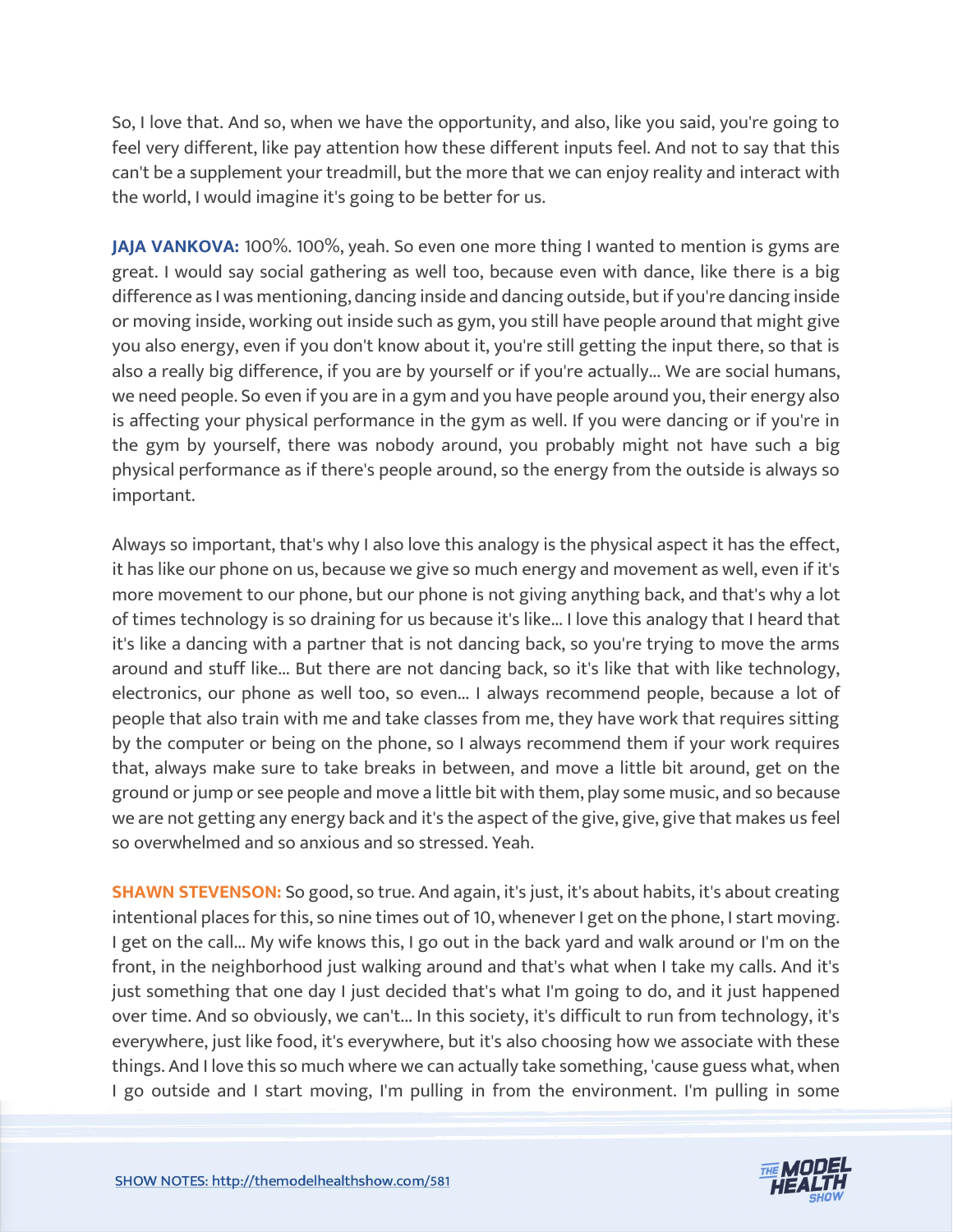sunlight, some fresh air, the list goes on and on and on, and of course, the movement inputs as well. So, I love that so much.

And by the way, I wanted to add a little bit of fun science nuggets here, when we talked about movement improving gut health. So, a recent meta-analysis, this was published in Oxidative Medicine and Cellular Longevity, found that exercise can positively enhance the number of our beneficial microbial species, enrich our micro-flora diversity, and improve the development of commensal bacteria, so bacteria that's hanging out, working together, having a good session, session-ing together, and this benefit takes place when we move our bodies, when we exercise. So again, these are inputs that our bodies expect from us, and so when we're talking about this stuff, we're not talking to just to talk, we're talking because it's facts.

JAJA VANKOVA: It's facts, 100 percent.

**SHAWN STEVENSON:** With Jaja... Alright, so I'm going to ask you about this one now, because again, I mentioned our really alarming state of divisiveness, which is the craziest, it's extreme irony because on paper, we appear to be the most connected society in the history of humanity, but at the same time, there's so much apparent divisiveness. I don't... It's definitely not as much as it's framed, to be, there's a lot more humanity, but at the same time, there is some big concerns where people are going so polar opposite and not being able to connect and to have this communal commensal experience. So why is movements such a valuable tool for connection and for community?

**JAJA VANKOVA:** Again, it's the foundation of life. Sound and movement, it's so valuable for us because that is the foundation. And when somebody decides to, at night turn on the TV and sit on the couch for a couple of hours, you're literally taking away the foundation that you are meant to do, or you are meant to be. So, with the movement, whatever it is, if it's working out, if it's dance, if it's any kind of sports, it is also creating the social aspects of it, social gatherings of it, and that is also creating the communication that is so valuable for us too. Communication itself is movement. When we communicate, we are moving our hands, we are moving our body, we are gesturing, when we are sitting, when we are standing, we might be moving even our legs. Or like taking a walk and having a conversation, it's a certain dance that we have with the universe, but with the other person as well too, because it's always an exchange.

So, it's so valuable for us and for the community because again, we are not only giving, but we are getting back, we are getting the energy back that is enhancing our immune system, enhancing our metabolism. So, it's so important to get social and get moving with other people. I always encourage people that maybe they come to me and they want to express more and they don't really have a community, so the first thing is, I see like what city they live at and [where they can find a community that can help them to get out there, and get socialized, and](https://themodelhealthshow.com/jaja-vankova/)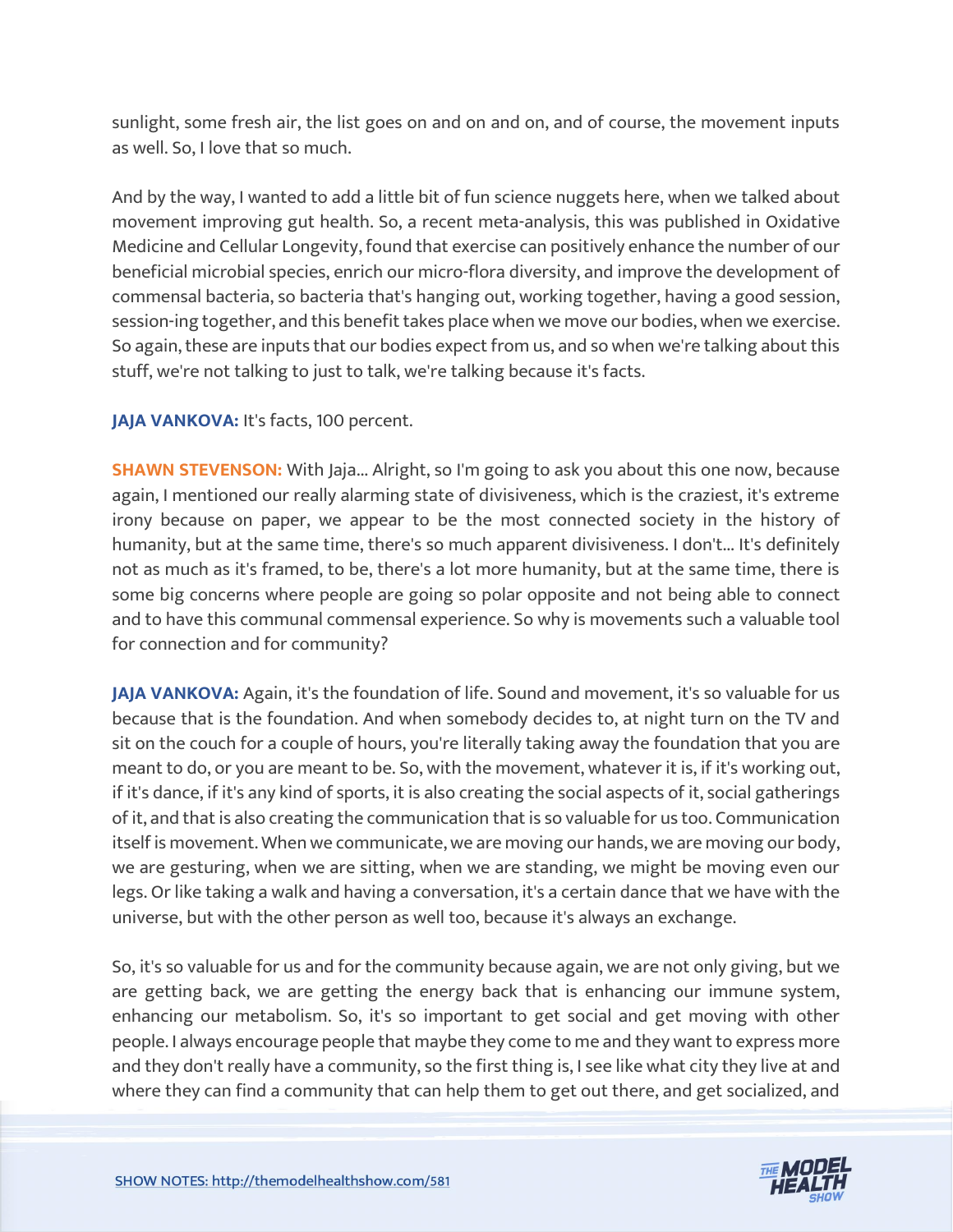get moving because that is going to have such a tremendous effect on their mental and their physical health. So, we are social animals, and we are moving animals, so it is just so valuable for us.

**SHAWN STEVENSON:** Yeah, life is movement. Everything moves. I just was walking this morning, I saw this snail rolling up, he got... The other day I saw a snail with no shell, by the way. I'm just like, "What happened? Who stole your home." or whatever, but then anyways, so I saw one today and he's moving slowly, but he's still moving? And this is something even... It's invisible to us, we only see a certain spectrum of light and of reality, we look like this very solid thing, but we're a bunch of atoms just like constant...

**JAJA VANKOVA:** Living in run, constantly moving.

**SHAWN STEVENSON:** Just vibration and throughout... And it hit me several times as you've been speaking about vibration and about this conductivity of things, everything really is this... We use this term music, but becomes so... It puts it into a box that it doesn't do it justice, because everything is music, every, literally everything, even silence. There's music to it.

JAJA VANKOVA: Yes, there's music.

**SHAWN STEVENSON:** And so, our bodies are in this symphony and also the synchronicity. And oftentimes when we experience pain or problems, it's when there's disharmony, right?

**JAJA VANKOVA:** 100%.

**SHAWN STEVENSON:** And so, things happen for sure. And so, being able to have movement as an expressive tool and a healing tool and I want to ask you about this because something happened to you, in 2019 you had an injury, right? Sacrum injury. What was that experience like? And yes, first talk about that.

**JAJA VANKOVA:** That one was bad. Yeah. I went through so many injuries throughout dance and the beautiful part is that each injury brought something special into my movement. So, I was just telling my students yesterday. I was... One of the styles that I do is robot. And I was teaching a robot class and one of the main reasons why I got so good at it, because I used to have tremendous inflammation in my lower back and in my neck. And so, I used to have pinched nerves and so much inflammation in both and I couldn't move. So, I couldn't move this way, like in my torso or I couldn't move this way. And so, my body was just moving like this, and that was the only thing that I was able to practice. And because I was so committed to still move and practice, that's why I got so good in robot.

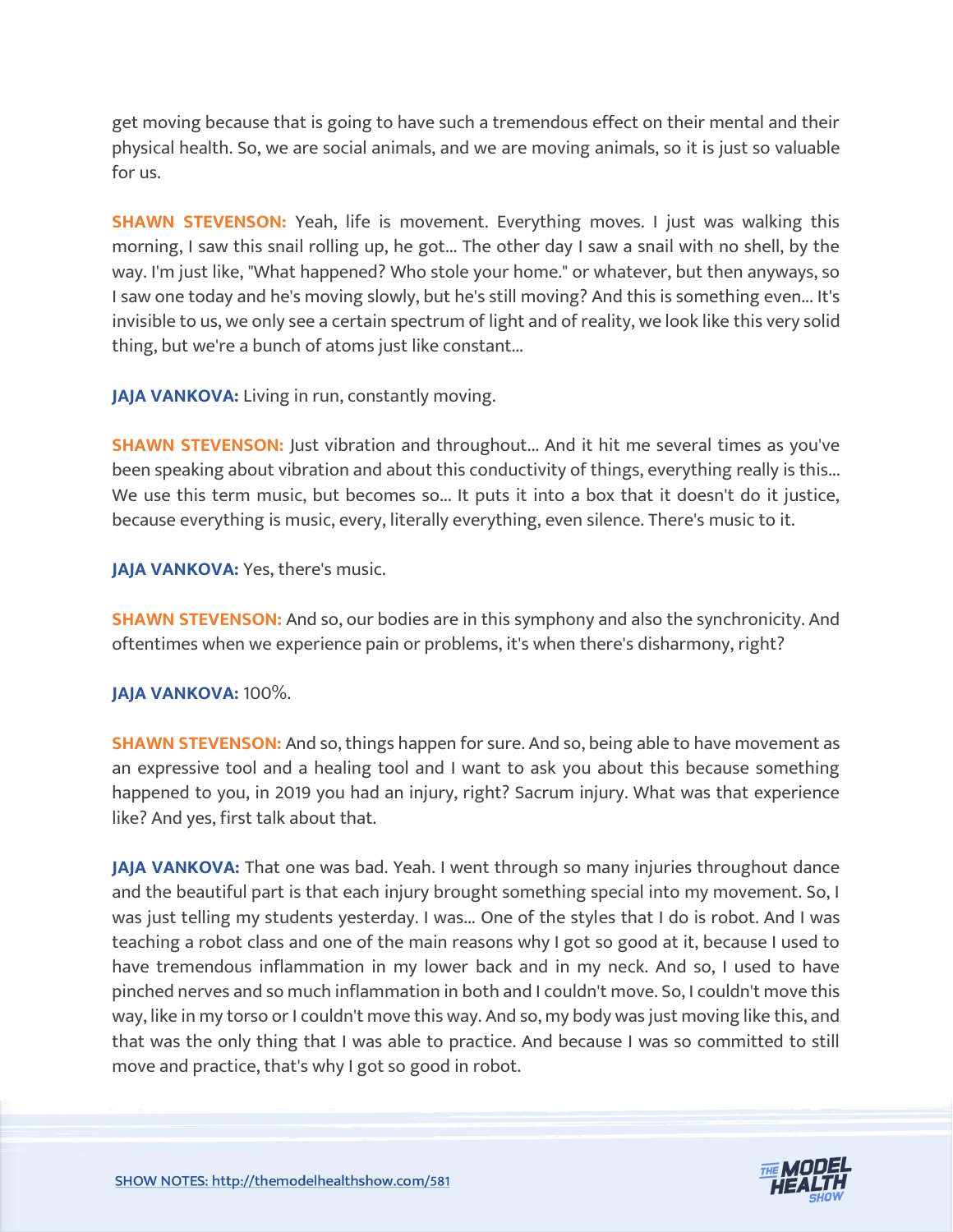#### **SHAWN STEVENSON: Wow. Holy moly!**

**JAJA VANKOVA:** I was tapping into this style already, but I was never practicing it consistently. And then when these issues come up, which by the way, I had these issues for 10 years of my career in dance. And so sometimes there was months where all I could just practice was this, that's all I could practice. I couldn't do anything else. So, I love turning negative into positive. There is always an opportunity to find... Because again, it's the balance. And again, it's the give out, give in, right? It's the balance. If there is big success, there will be a big problem. If there is a lot of joy, there will be a lot of sadness. It needs to always balance.

**SHAWN STEVENSON: People don't want to hear that, Jaja.** 

#### **JAJA VANKOVA: Yes.**

**SHAWN STEVENSON:** They don't want to hear that.

**JAJA VANKOVA:** If there is a lot of pain, there is possibility for a lot of success as well, too. It goes both ways because people think if they have a lot of pain or a huge injury, that's just what it is, but they can always turn it because there's always a balance, so it goes both ways. And so that was actually my biggest... I don't even can... I cannot even say if the inflammation could be classified as injury, it was just inflammation in the body, probably from all the stuff that I was eating. It's all connected. And once actually I went plant-based that's when all of this stuff went away as well too. And then in 2019, I had a huge injury with my sacrum and that one as well, because I had a... I couldn't really move my lower body.

It was just my upper body. And so that was another opportunity to practice different stuff with my arms, with my head, with my chest. Because if there is no injury like that, we might not find all of these possibilities that are there. We might not perceive it. So anytime something like that happens, I see it as like, "Okay, the universe is giving me opportunity to find and pursue something else." So, this is just an invitation for people that might be struggling with this kind of mindset. Yeah. So, injuries are my lifelong friends.

**SHAWN STEVENSON: That's powerful.** 

**JAJA VANKOVA:** So many, so many of those. Yeah.

**SHAWN STEVENSON:** So, I want to encourage everybody who's listening, make sure you check out the video of this episode so you can see Jaja dancing. We'll put up some clips of her and you've got... It's just something you have to see in this lifetime. You're amazing. And this is... [An injury like that, where it](https://themodelhealthshow.com/jaja-vankova/)'[s like hard for you. You are in an intense amount of pain and when](https://themodelhealthshow.com/jaja-vankova/)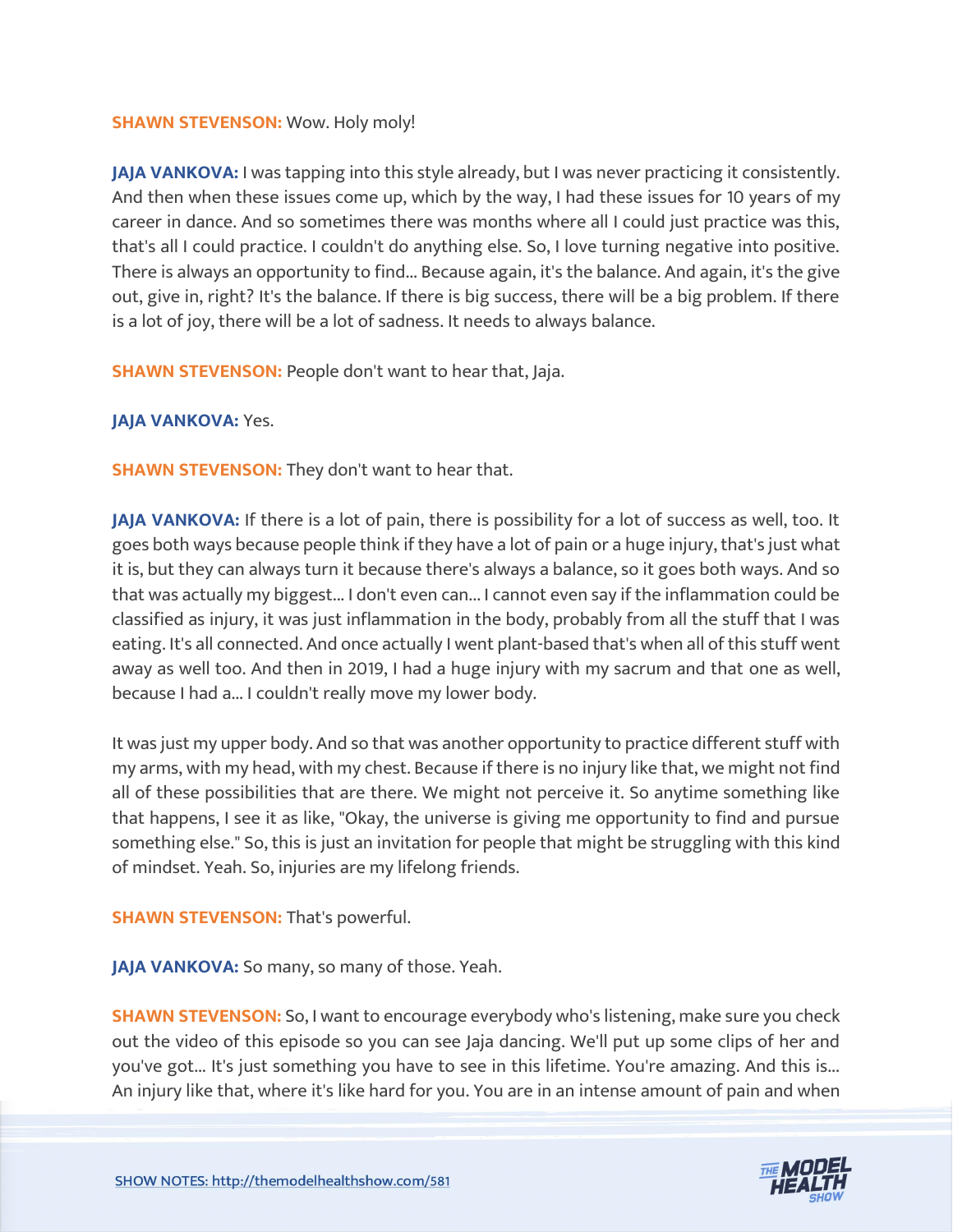it's difficult to do much of anything, you'll do just about anything to get out of pain. And so, I know that some new tools are going to surface, so not only new skill sets, shifts with your mindset, but new tools for healing and recovery are going to come about. So, did you pick up anything from that? Like what did you learn from that? Like what were some of the tools that you picked up from that experience?

**JAJA VANKOVA:** So, I want to talk about a little bit of like the tools for body recovery and stuff like that, too. From this particular injury, actually, what I found very beneficial for body recovery for any injury is a functional range conditioning, which is actually not that widely known. And there is this amazing, amazing guy who does functional range conditioning here in LA, his name is Mark Holzum and he was actually coaching me kind of like... Not kind of, but he was coaching me out of this injury. So, I was working with him a lot and he completely in four months he recovered me completely out of that. So, it was really amazing. So again, what I learned from that... Because functional range conditioning is using, and I don't know if I will say this correctly because I'm not very knowledgeable in that topic, but it uses the stretch but strengthen at the same time.

So instead of you just stretching your arm this way, you would be stretching it, but then also strengthening it and pulling again. So, with any kind of body part, they are stretching and strengthening, stretching and strengthening. And he would just find such angles and positions where he would be stretching and strengthening, and I could see and feel the differences that it had on my joints, even my hips, my shoulders. That suddenly I had bigger range in my joints than I could ever have before, and my body was capable of withstanding more risky angles than I was capable before. So, since I've been doing the body recovery with him, I do functionalrange conditioning almost every day, even if it's just a wrist kind of thing or something like that, so I do that. Other ways of body recovery I love is definitely different breathing techniques. My favorite one is Wim Hof, or I know a lot of people, it goes by fire breathing technique as well too. But I love Wim Hof, I love ice baths, I love cold showers, and cryotherapy. So those are some of my favorite techniques for body recovery as well. And then of course fruit and fasting, yeah.

**SHAWN STEVENSON:** Powerful, powerful. What about massage therapy? Do you do any of that?

**JAJA VANKOVA:** Yes, I actually was working with a neurosomatic Massage Therapist and... For three years, every week. But she has a baby now too, she's my good friend now. Her name is Roxana. And she really has magical hands, what she does. I have worked with so many different massage therapists, and for some reason, the techniques particularly that she was doing... Again, it's called a neurosomatic massage therapy. That was definitely my favorite.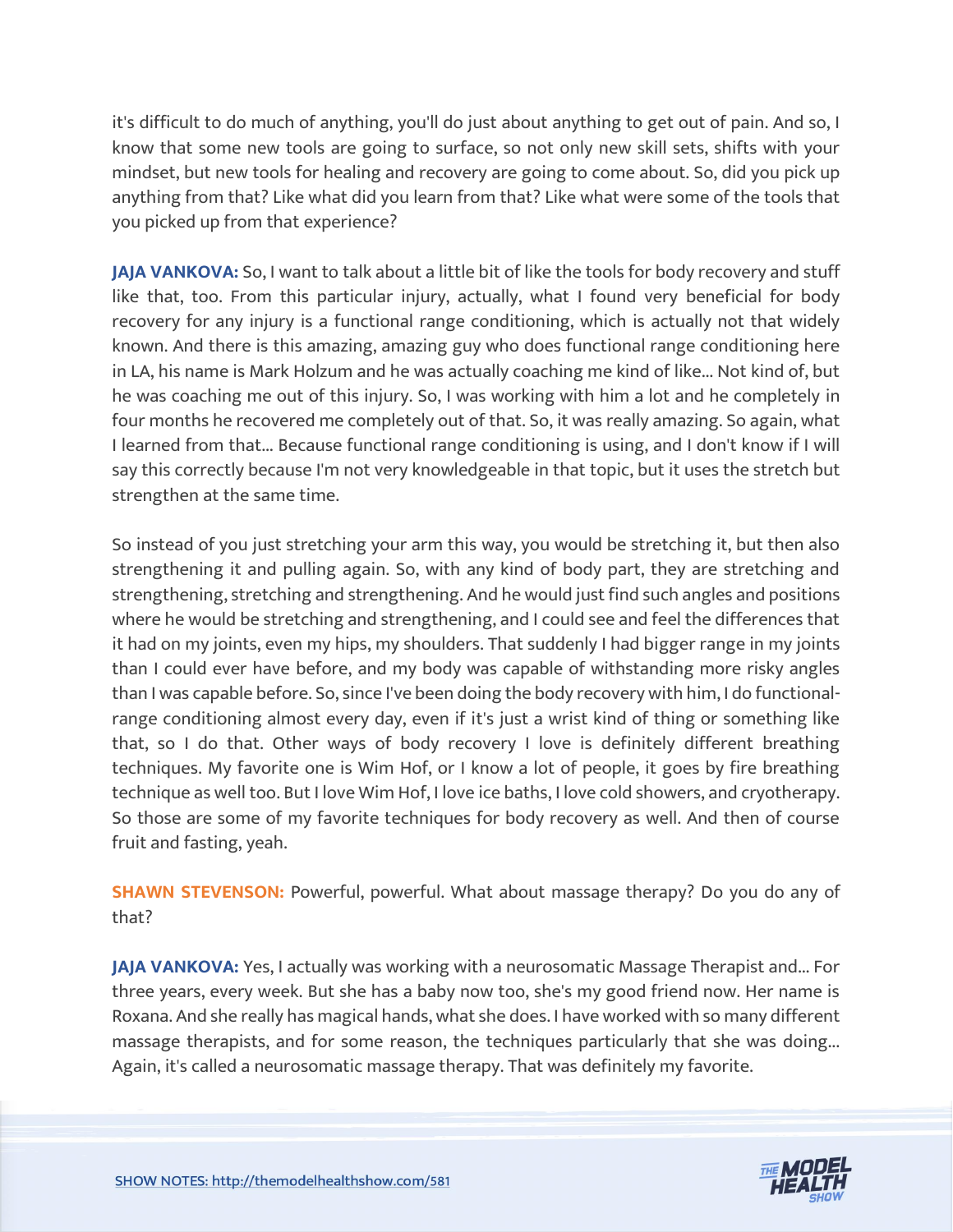**SHAWN STEVENSON:** Awesome, awesome. Now, another one of these tools that you picked up along the way... And I would imagine it's been beneficial for dance or creating a space. I used to do this thing I called the imagination station, where I would visualize my life. But it would be a part of my meditation practice, I'd do some type of meditation at the front and then I would end it with the visualization. So, meditation... So that's... I've heard you talk about that as well as being a really important tool for all manner, not just with dance but just overall health and well-being.

**JAJA VANKOVA:** So, visualization is a huge part of my practice, probably a bigger part of my practice than actually physical practice. Visualization is something that I remember doing since I was a little kid and since I was a little kid, I had a really imaginative mind. That's just what I remember, and I would always imagine myself... It's really funny but since I was a little kid, I was visualizing myself dancing even before I was dancing. And so, I remember there is even scientific research where they took basketball team for six weeks and they had them practice physically every day, and then they take... Took a basketball team for six weeks as well, and they had them practice only visualization every day. And the team that actually was practicing visualization had just a little better result than the team that was practicing only physically.

And the reason why visualization is such a huge part of my day is because I don't always have time to practice physically, I don't always have time to go to the studio or outside and dance for an hour or two. But I always have time to practice visualization. Even if I'm washing dishes or if I'm with my daughter, with my husband. It's any time I hear music, if I hear music in the airplane or in the car, or in the grocery store or at the farmers market or anything like that. So, I always visualize right away when the music is on. And we are what we are thinking. Whatever we do it's a choice, right? So ultimately if you are practicing visualization in whatever is this. Even if it's sports or you're practicing and visualizing for Math exam or anything like that, you are actually creating... It's called myelination you are creating the myelin around your nerves. And it's like this isolation around your nerves and the more you visualize it. Visualize it? Do I say that?

**SHAWN STEVENSON:** Yeah, you've been nailing it throughout like better they get that.

**JAJA VANKOVA:** I mean I'm trying; I'm trying. All the more you practice it physically or mentally, the myelin is just getting thicker and thicker and thicker, and then it's hard for that information to escape. The fatter the Myelin is the better the information is going to be locked in there. So, visualization is something that I do a lot with my students and always remind them about it, because it can be just about anything from performance to a competition, to the timing and musicality on the music, to the techniques, to everything. And it can be getting better all the time, not just when I have them in the studio. Yeah.

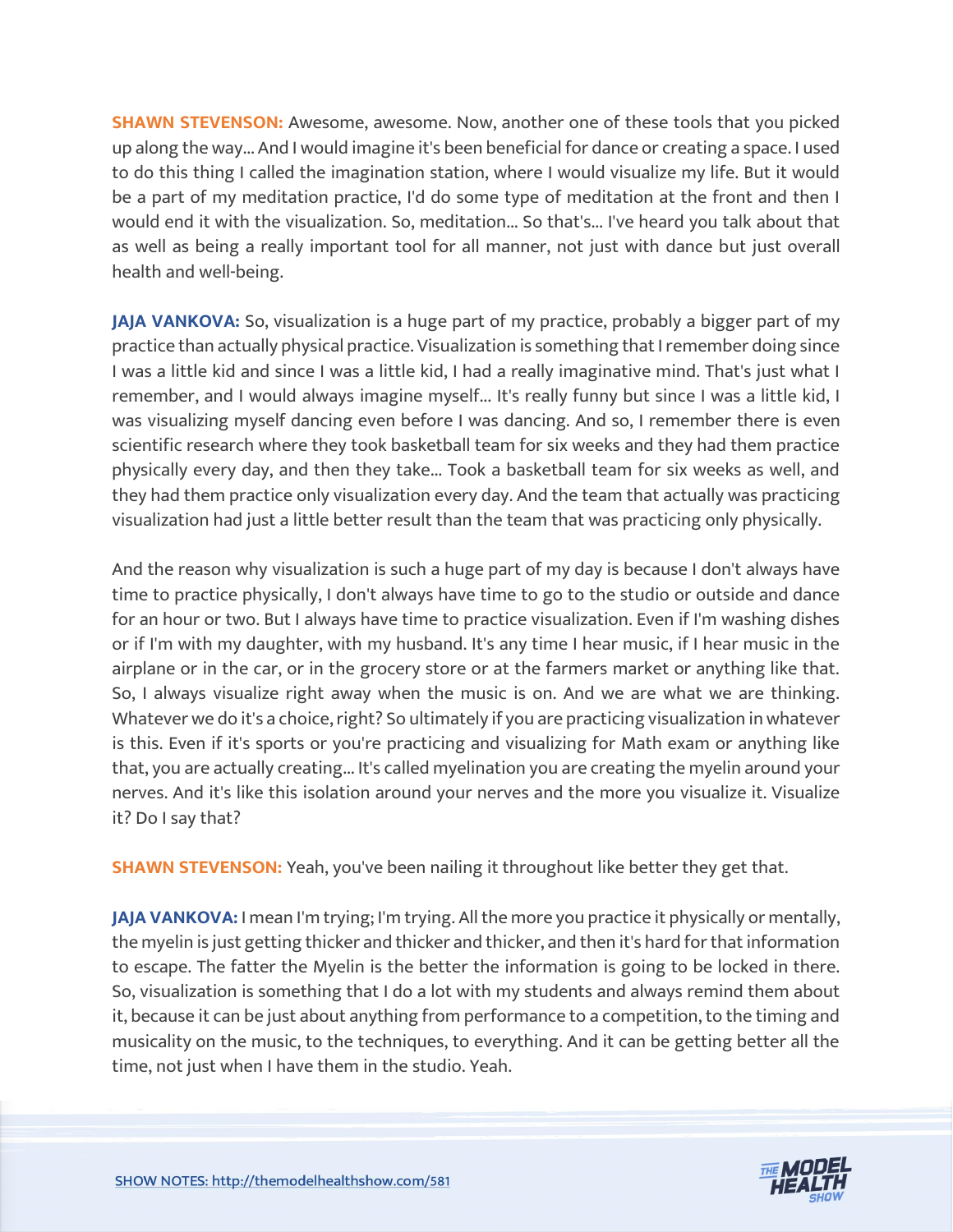#### **SHAWN STEVENSON: That's dope.**

#### **JAJA VANKOVA:** Yeah.

**SHAWN STEVENSON:** So, I want folks to be able to be a student of yours. Even if just like having some little mental nuggets on like what they can do to improve their movement or to take advantage of movement to improve their health, their mental health, what are some tips that you can share for folks to improve their movement and or to connect with their bodies?

**JAJA VANKOVA:** So just simple one, a very simple one, when you hear music or even if the music is not there, if you connect with yourself and you hear your heartbeat, you hear rhythm, right? Rhythm is in everybody, it's all inside of us. Just nodding your head to the rhythm. Yeah. Just a little bounce. Anytime you hear music, just a little nod, nod and just a simple thing like this can actually bring you into the flow state. And that's actually, that's another huge topic that I would love to talk about is, we are so far away now from the zone, from this flow state that we have such a capability of being in it. Being completely connected. And again, it starts when we are babies, right? There is actually this method I don't know if you ever heard of it. Is a Montessori method? With babies and it actually promotes the flow state in the babies, which means, for example, the toys that they're going to get, they will be natural wooden toys, or they will be from materials that are found on the earth, in nature, right?

Or the surroundings that are around them is not going to be like cluttered. And it's going to... It's very minimalistic and very simplistic way of raising a child and all these little things. It's so simple and so little, so minimalistic, are creating the flow state inside of us. So, what the Montessori method is actually doing is, it's creating the flow state inside of the child. And so, what a child then is capable of doing is for example, focusing on playing with one toy and finding different possibilities with it, even for an hour or two. So, what I see nowadays a lot is, the parents play the baby music and then they give it bunch of plastic toys that also make a lot of noise and stuff like that. And all of that is so much distraction, right?

It's like with water, when you throw a bunch of things inside of water, as we are talking, because our body is mainly made out of water. When you throw a bunch of things in the water, it creates like this tsunami, right? It just, it creates this chaos. But instead, if you have just like one simple wooden boat floating on the water, it can create a balance over there. Right? So, even just a bounce or a little two step, even a little two step can promote the flow state inside of a person and then can bring more of a connection with the body and with the mental aspect, with the physical aspect and connecting with the sound and with the music.

#### **SHAWN STEVENSON: That's fire.**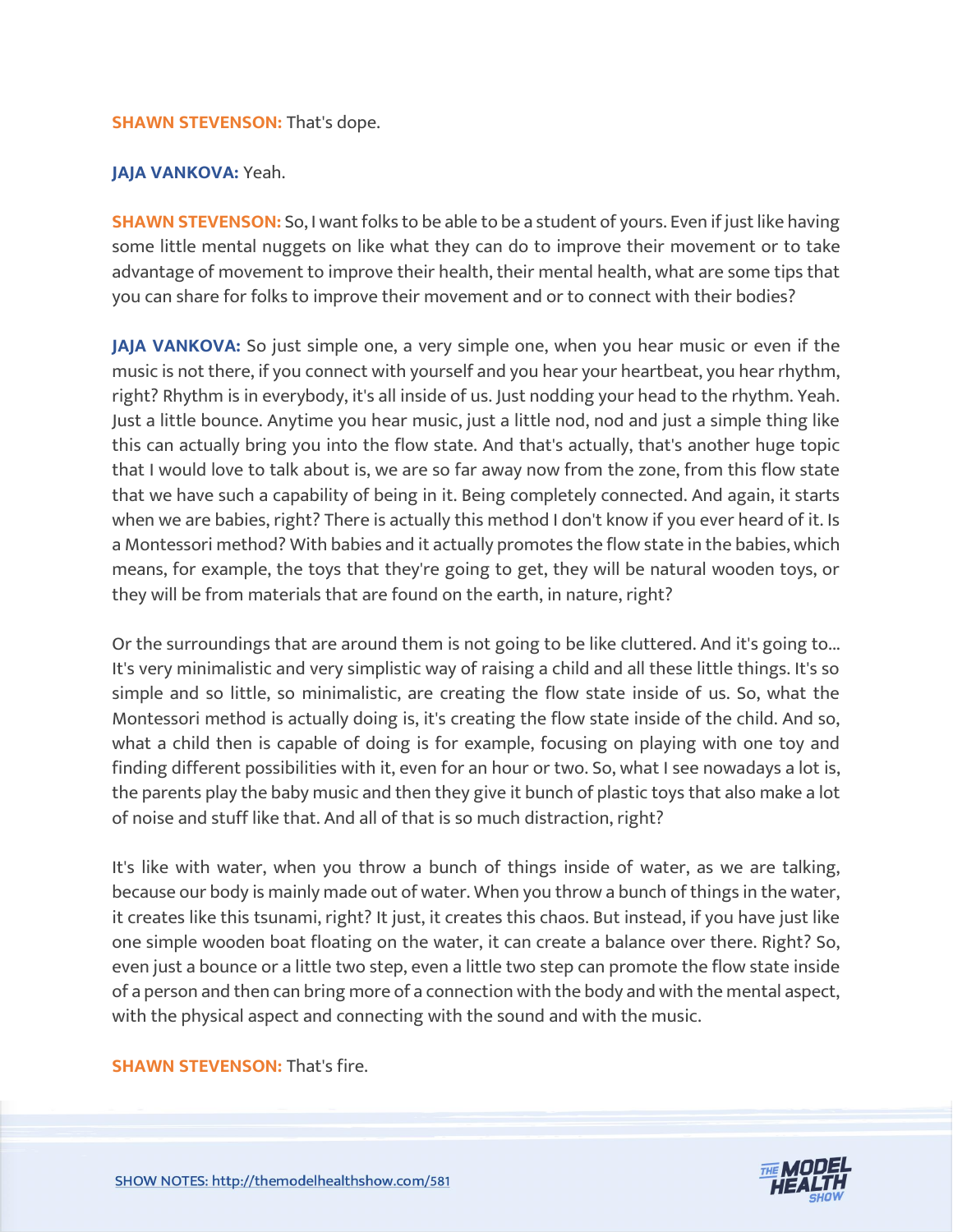**JAJA VANKOVA:** And we can do a two-step when we wash dishes, you know?

**SHAWN STEVENSON:** Yeah. Facts. I love it. I love it. One of the things that was, I was just like, "That's it, I have to talk to her." was seeing, and it was so obvious once I saw it, but I never thought that someone would do it, which was, you were utilizing weights when you were training, when you were doing your dance training and working on techniques, you utilize weights?

**JAJA VANKOVA:** Mm-hmm.

**SHAWN STEVENSON:** Can you talk a little bit about that?

**JAJA VANKOVA:** Yes. 100%. This is a practice that I started to do maybe 12 years ago. 10 years ago? 12 years ago. And because my, in dance, my specialty is not a certain style, and my specialty is body control and body control can be applied to anything. It can be applied to any style. It can be applied to any sport, right? Different sports, have different control that you need to use for, for example, throwing a ball, right? It requires different kind of speed. It requires different kind of tension. So that actually what I specialize in is how much intensity, how much tension, what is the hold? Is it a soft hold? Is it a strong hold? Right? And that I utilize in every style. So, in the dance world, what I'm known for is actually being able to switch in so many styles, but stay really high level in each style.

And it's because of the body control that I am studying, mainly I was studying on my own body and then applying it and applying with my students, right? So, what I do is, for example, for a movement to be let's say if I want like a stop motion kind of movement, or if I want really, slow speed control and stop, it requires a different weight for it. It requires different intensity. So, I add weight either. I do just weights in my hands. I don't really use ankle weights or weights on legs because it creates, it creates imbalance with knees and stuff like that. But I do use weight vests as well too. Well now I use my baby.

That's enough and so I would've... What I would do is when I am holding the weight, then I would be doing the stop motion, with the weight in my hand, and that is actually creating, again, more of the myelin... I'm locking in the information. And it's so much harder to do the stop motion with the hand, with the arm, with the weight, but then when I practice it over and over and I let go of the weight, the information is locked in there now. And so that's how I utilize it. I have different exercises where I used the weight vest or the... Do they have names? These things?

#### **SHAWN STEVENSON: Dumbbells?**

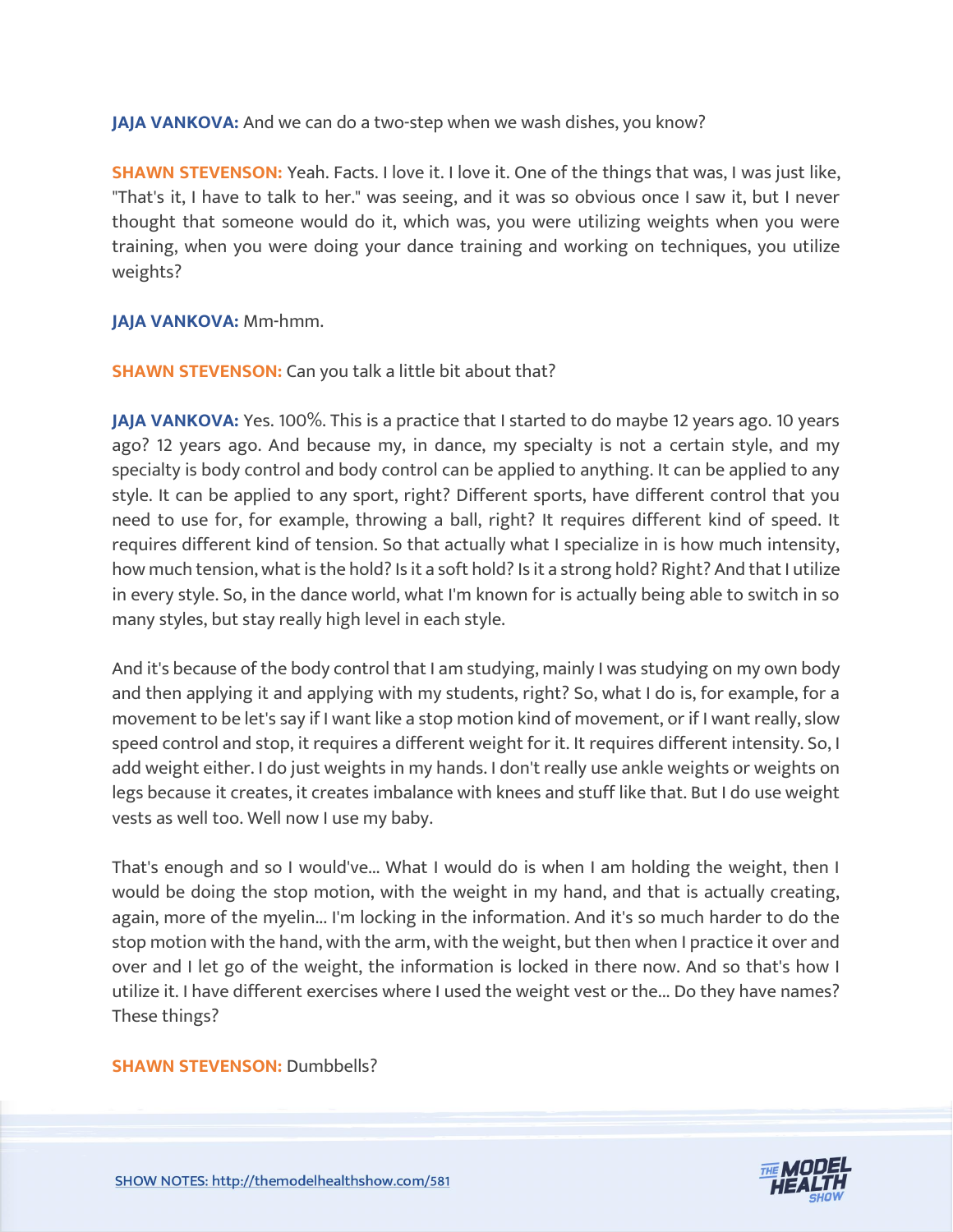#### **JAJA VANKOVA: Huh?**

#### **SHAWN STEVENSON: The dumbbells?**

**JAJA VANKOVA:** Dumbbells, yeah, yeah, yeah. And with different...

**SHAWN STEVENSON:** Which is the dumbest name ever by the way, that they are called dumbbells.

JAJA VANKOVA: Yes. It's a strange name, right? So also different... What do you call it? Different weight like depending on how much they weighed if it's like three kilos, or six kilos, or nine kilos, it will give you different body control as well too. Yeah. So, this has been definitely a training that I haven't seen in the dance world or anybody else doing, and it's been really working well for the techniques that we are looking for in different styles. Yeah.

**SHAWN STEVENSON:** Yeah. When I saw I was just like, "Oh, that's how she's so good at this." It's just one extra level or layer of input for your body, and I love that you're bringing it back to myelin, it's something we've talked about many times over the years.

#### **JAJA VANKOVA:** Yes.

**SHAWN STEVENSON:** It's fascinating. So, man this has been so dope and so insightful, could you let everybody know where they can follow you, like get into your universe?

#### **JAJA VANKOVA:** Yes.

**SHAWN STEVENSON:** And you're also teaching too, where can people come to a class or be able to learn from you?

**JAJA VANKOVA:** So, you can find me, of course, on Instagram @jajavankova or you can also find me on my website jajavankova.com. I am teaching regular classes every Tuesday, 5:00 PM, my husband is teaching, also regular classes, every Friday, 8:00 PM, but we are also teaching private classes, we're also teaching online. Yeah, so just connect, if you're... Anybody is interested just connect and we can get it going.

**SHAWN STEVENSON: Awesome. So...** 

**JAJA VANKOVA:** Get the movement going.

**SHAWN STEVENSON:** Yes. So, your website would have information for your classes?

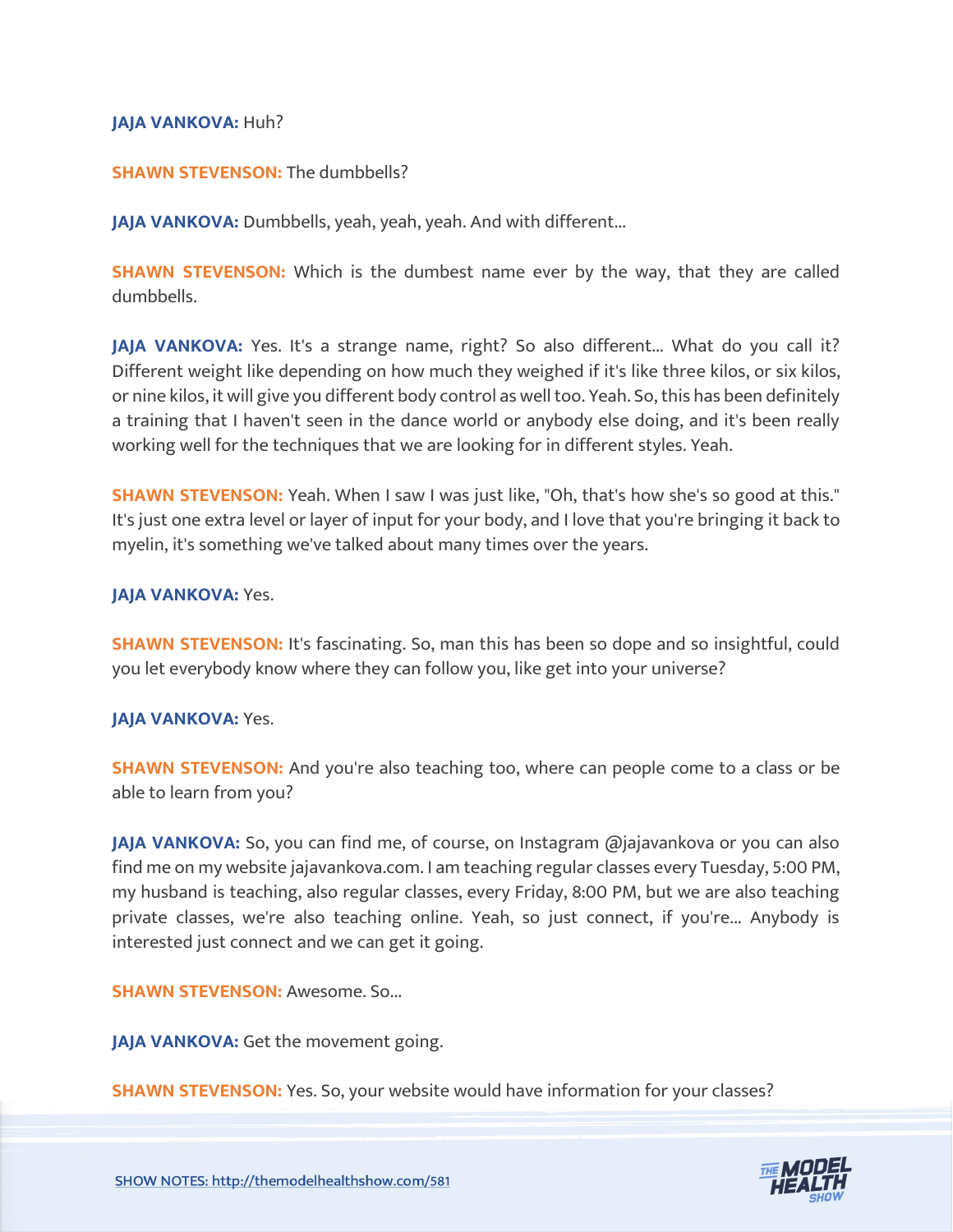#### **JAJA VANKOVA:** 100%, yes. There is...

#### **SHAWN STEVENSON:** Sweet.

**JAJA VANKOVA:** All the information for the classes, my Instagram also has a link where you can find information for all the classes as well too.

**SHAWN STEVENSON:** Dope. This has been one of the funniest visual experiences, because watching you talk and move while you talk is just like... Is so graceful and just cool, it's like... You bring these things to life, and I appreciate that, and also, thank you so much for sharing your story and the work that you've done on yourself to become a better teacher, to put you in a space to be the mom that you are today, and even... That's a whole other conversation that we could talk about in the future.

#### **JAJA VANKOVA:** 100%, yes.

**SHAWN STEVENSON:** Of course, it's just that component. And it's just so inspiring. And right now, I think that I've said this statement many times, that life is movement, but this is one of the... Like we... If you have a body, you have movement potential...

#### **JAJA VANKOVA:** Yes.

**SHAWN STEVENSON:** Like you can do something, and our bodies are like a bridge to a new reality, like this is so close, you can literally... You're in... You can't help but be a part of it. And so having you here today has been very special and another encouragement, I think for everybody to move more. So, thank you.

**JAJA VANKOVA:** Thank you so much for having me. This was outstanding, incredible. Really thank you so much.

**SHAWN STEVENSON:** Awesome, you got it. You got it.

**JAJA VANKOVA:** Your work is much appreciated. Always.

**SHAWN STEVENSON:** Thank you. Thank you, it's an honor. Jaja everybody, make sure to check her out on IG, hit her website up. Come and dance with her, let's go.

**JAJA VANKOVA:** Let's do it.

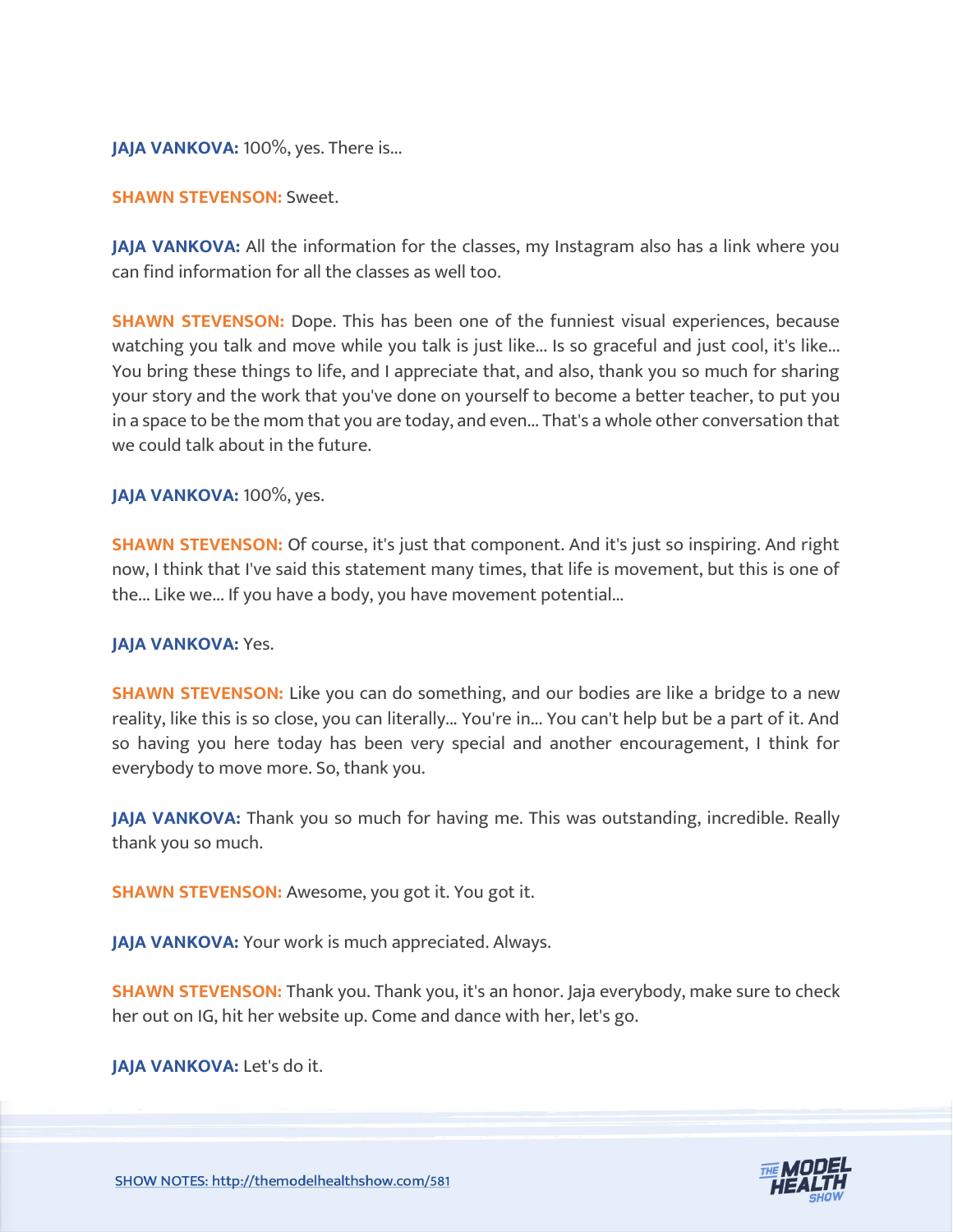**SHAWN STEVENSON:** Thank you so much for tuning in to the show today, I hope you got a lot of value out of this. This is one to share out with your friends and family, and a tool for us to implement, to take advantage of. Whatever form of movement moves you, that's what it's about right now, being able to access and activate that. For a lot of people, it's giving themselves permission to just move your body, to get your groove on, we don't want to fall into a scenario like Footloose where dancing is outlawed, you got to do this behind closed doors, and there's got to be all these certain conditions, but to be free and to be free in our bodies and to move and to express ourselves and to tap into that cathartic aspect and the creative aspect. And so many wonderful insights that I've picked up today, and just being able to share a space and hold a space for others and how this unsaid, unwritten language of movement has allowed for connection and for healing to take place in her, different groups that she's been a part of, for example, and it's just all so miraculous, but not actually that surprising if you look at how humans evolved and how much dance has been a part of our species, has been a part of our culture.

Every culture has vibes, and so right now it's a lot of intersecting vibes, and we need that more than ever, but also we have this very strange phenomenon where people are becoming more cut off and more rigid and not expressing themselves through movement and having that joy of expression, because I believe that that ability to express joy through movement is going to help to make deeper connections, better connections to people that we might not even agree with. There's this whole phenomenon of a dance battle, what if we solved our conflicts that way? Man, that would be incredible. But most importantly, of course, is that battle inside and for us to be able to reach within and to express ourselves outwardly in a creative and constructive way. So again, I hope you got a lot of value out of this. Share this out with your friends and family, you could tag me, I'm @shawnmodel on Instagram, and you could tag Jaja, she's @jajavankova, it's J-A-J-A-V-A-N-K-O-V-A. Let her know, share some love, send her some good energy right now, and thank her for coming on to the show, let her know what you thought about this episode.

And of course, you could send this directly from the podcast app that you're listening on. And listen if you... Do check out the audio version, this is one to see the video of, for sure. To see Jaja in action, and even when she's speaking here on the show, to see the movements and how... It's just really cool to be able to witness, and for that, of course, pop over to YouTube, make sure you subscribe to The Model Health Show on YouTube as well, you got exclusive content there for you every single week. I appreciate you so much for tuning into the show today. Take care. Have an amazing day and I'll talk with you soon?

And for more after the show, make sure to head over to themodelhealthshow.com, that's where you can find all of the show notes, you could find transcriptions, videos for each episode, [and if you got a comment, you can leave me a comment there as well. And please make sure](https://themodelhealthshow.com/jaja-vankova/)